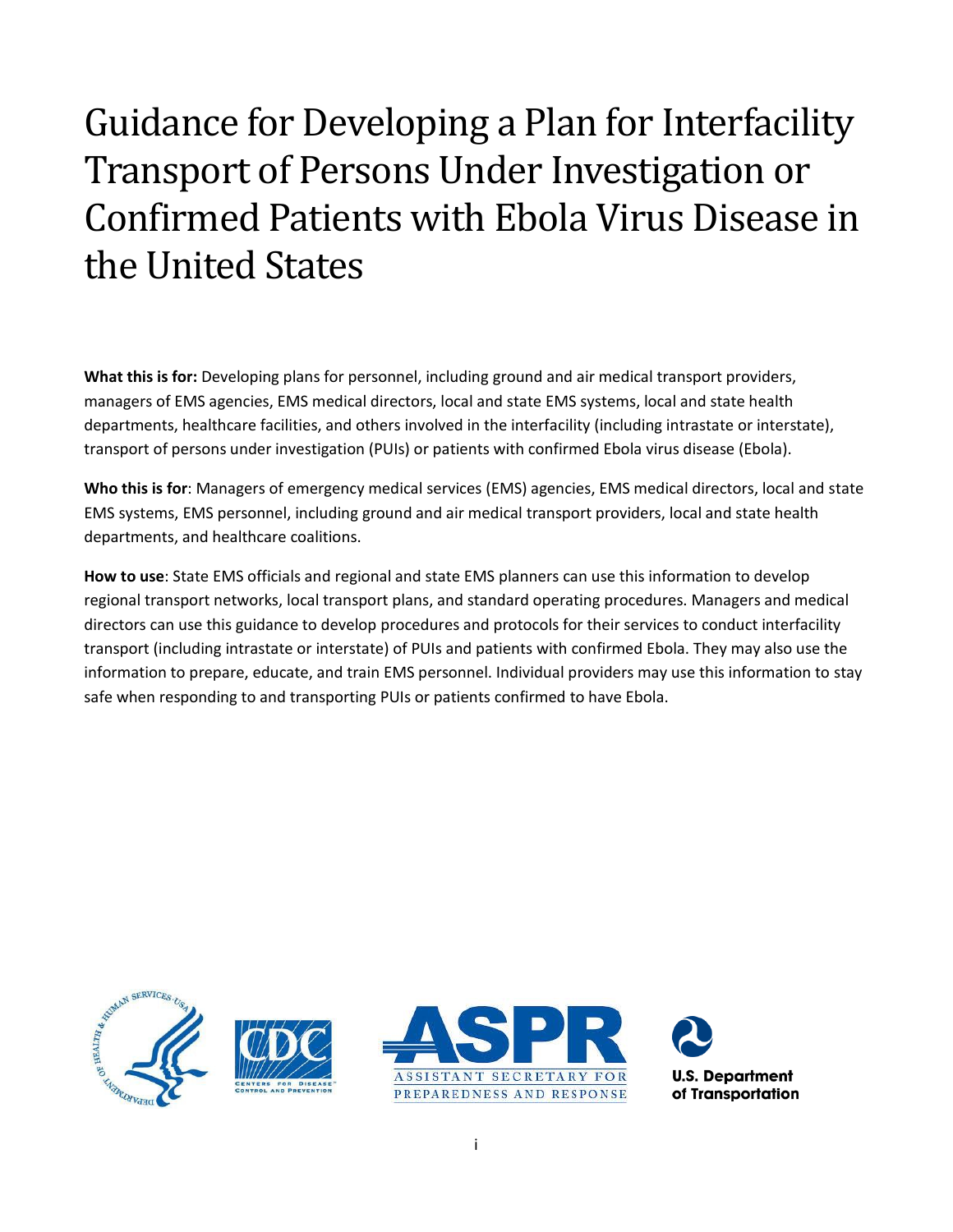## Background

 $\overline{\phantom{a}}$ 

The Ebola outbreak in West Africa increased the possibility of patients with Ebola traveling from countries with widespread transmission or uncertain control measures to the United States.<sup>1</sup> The likelihood of contracting Ebola is extremely low unless a person has had direct, unprotected contact with blood or body fluids (including but not limited to urine, saliva, sweat, feces, vomit, breast milk, and semen) of a person who is sick with or has died from Ebola.<sup>2</sup> Symptoms of Ebola include fever, severe headache, muscle pain, weakness, fatigue, diarrhea, vomiting, abdominal pain, and unexplained hemorrhage (bleeding or bruising).<sup>3</sup>

PUIs or patients with confirmed Ebola<sup>4</sup> may need to be transported to a designated Ebola treatment center (ETC)<sup>a</sup> for further management and care, particularly if they initially present at a frontline healthcare facility or Ebola assessment hospital.<sup>5</sup> Coordination is needed to facilitate patient transfers to a designated ETC.

To address the needs of America's EMS providers, CDC and partners from the Federal Interagency Committee on Emergency Medical Services (FICEMS) developed *[Interim Guidance for Emergency Medical Services \(EMS\)](http://www.cdc.gov/vhf/ebola/healthcare-us/emergency-services/ems-systems.html)  [Systems and 9-1-1 Public Safety Answering Points \(PSAPs\) for Management of Patients with Known or Suspected](http://www.cdc.gov/vhf/ebola/healthcare-us/emergency-services/ems-systems.html)  [Ebola Virus Disease in the United States](http://www.cdc.gov/vhf/ebola/healthcare-us/emergency-services/ems-systems.html)*. An accompanying [algorithm](http://www.cdc.gov/vhf/ebola/pdf/ems-911-patients-with-possible-ebola.pdf) for EMS and 9-1-1 centers/Public Safety Answering Points (PSAPs) was also developed that illustrates the process of patient management and care from 9-1-1/PSAPs to the scene, then to the hospital and afterwards, including addressing key topics such as disinfection and waste disposal. Partner conference calls with EMS stakeholders highlighted a need for interfacility transport guidance. As planning for regional ETCs<sup>b</sup>, state- or jurisdiction-designated ETCs, and Ebola assessment hospitals is ongoing, much of the success of this strategy will depend on the ability to safely and efficiently transport patients to the appropriate facility.<sup>Error! Bookmark not defined.</sup> This will require coordination and ollaboration among many groups, including state and local public health, state and local EMS agencies, private and public providers (which includes fire-based delivery models), ground and air medical transport agencies, emergency management, healthcare, healthcare coalitions, and others.

a Acute healthcare facilities can serve one of three roles: as a frontline healthcare facility, Ebola assessment hospital, or Ebola treatment center. Frontline healthcare facilities should be prepared to promptly identify and isolate patients who may have Ebola and promptly inform the hospital/facility infection control program and state and local public health agency. Frontline healthcare facilities, in accordance with the state's plan, should consider immediately transferring patients who have a higher probability of Ebola or are more severely ill to either an Ebola assessment hospital or to an Ebola treatment center that can provide Ebola testing and care for the higher risk patients until an Ebola diagnosis is either confirmed or ruled out. Ebola assessment hospitals are facilities prepared to receive and isolate PUIs and care for the patient until a diagnosis of Ebola can be confirmed or ruled out and until discharge or transfer is completed. Because it may take 72 hours or longer after symptom onset to definitively confirm or rule out an Ebola diagnosis (with an additional 12 to 24 hours for specimen transport, testing, and identification of another facility for transfer if needed), Ebola assessment hospitals should be prepared to provide care for PUIs for up to 96 hours. Ebola treatment centers are facilities that plan to care for and manage a patient with confirmed Ebola for the duration of the patient's illness. State and local decisions to designate Ebola treatment centers are informed by the results of a CDC site visit conducted by an interdisciplinary team of subject matter experts. Additional information about the tiered approach is available at [http://www.cdc.gov/vhf/ebola/healthcare-us/preparing/hospitals.html.](http://www.cdc.gov/vhf/ebola/healthcare-us/preparing/hospitals.html)

<sup>&</sup>lt;sup>b</sup> HHS' Office of the Assistant Secretary for Preparedness and Response (ASPR) awarded approximately \$20 million through its Hospital Preparedness Program (HPP) to enhance the regional treatment centers' capabilities to care for patients with Ebola or other highly infectious diseases. Regional ETCs are part of a national network of ETCs, but have enhanced capabilities to treat a patient with confirmed Ebola or other highly infectious disease.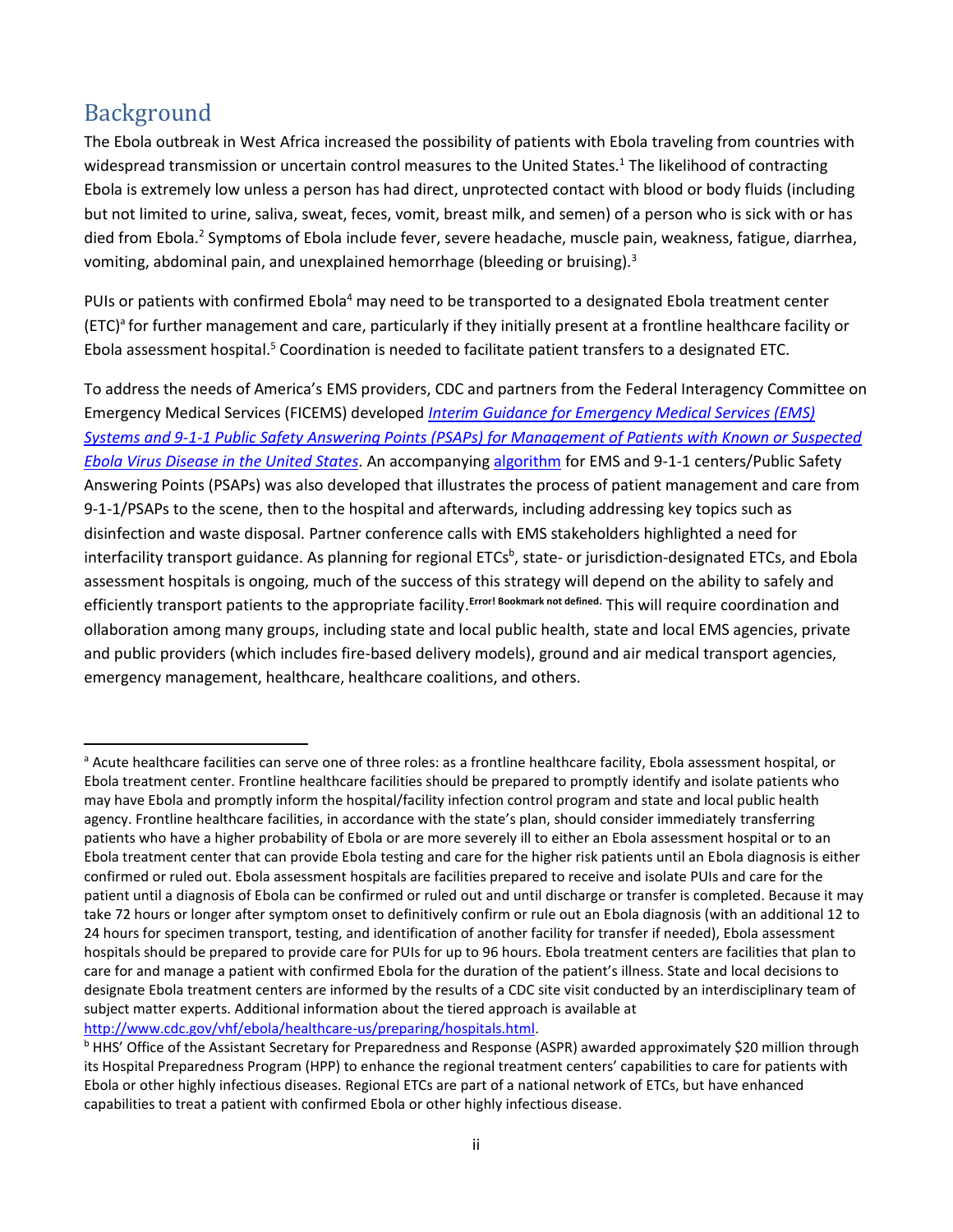The purpose of this document is to provide guidance for developing plans for personnel, including ground and air medical transport providers, as well as managers of EMS agencies, EMS medical directors, local and state EMS systems, local and state health departments, healthcare facilities, and others involved in the interfacility (including intrastate or interstate) transport of PUIs or patients with confirmed Ebola.<sup>c</sup> While each jurisdiction is different, regional and state EMS planners can use this planning guidance to assist with increasing coordination, developing regional transport networks, local transport plans, and standard operating procedures (SOPs), and engaging partners to prepare and conduct interfacility transports of PUIs or patients with confirmed Ebola. A variety of stakeholders from the jurisdiction, region, and/or state should be involved in the development of the plans. Jurisdictional needs and resources should be taken into consideration and planners should clarify the level of engagement expected from local EMS agencies.<sup>6</sup> The guidance is presented at a level of detail that will afford local planners and operators the flexibility to develop procedures that are suitable for their environment. This guidance document is to be used as a supplement to other published guidance.<sup>[7,8,](#page-14-0)[12](#page-18-0)</sup>

In this document the term "EMS transport agency" refers to EMS agencies and ambulance services that are conducting the interfacility transport of a PUI or patient with confirmed Ebola.

Of note, the air transport aspects of this guidance are focused on fixed-wing transport and not rotor-wing. In addition, this guidance does not address the transportation of human remains that may contain Ebola virus. CDC developed separate [guidance](http://www.cdc.gov/vhf/ebola/healthcare-us/hospitals/handling-human-remains.html) about postmortem preparation, transportation of human remains, mortuary care, and disposition of remains.<sup>[39](#page-35-0)</sup>

Three separate standard operating procedures (SOPs) are appendices to this guidance. They include:

- 1. Example: Standard Operating Procedure (SOP) for Patient Handoff between a Healthcare Facility and a Transporting Ambulance
- 2. Example: Standard Operating Procedure (SOP) for Decontamination of an Ambulance that has Transported a Person under Investigation or Patient with Confirmed Ebola
- 3. Example: Standard Operating Procedure (SOP) for Air-to-Ground (Air-Ground) Patient Handoff

These SOPs can be used as templates or guides for the development of local/state/jurisdiction level SOPs. [Other](http://www.phe.gov/Preparedness/responders/ebola/Pages/air-transport-factsheet.aspx)  [resources](http://www.phe.gov/Preparedness/responders/ebola/Pages/air-transport-factsheet.aspx) may also be used for the development of SOPs.

 $\overline{a}$ 

<sup>c</sup> This guidance does not address the transportation of human remains that may contain Ebola virus. Guidance has been developed by CDC about postmortem preparation, transportation of human remains, mortuary care, and disposition of remains [\(http://www.cdc.gov/vhf/ebola/healthcare-us/hospitals/handling-human-remains.html\)](http://www.cdc.gov/vhf/ebola/healthcare-us/hospitals/handling-human-remains.html).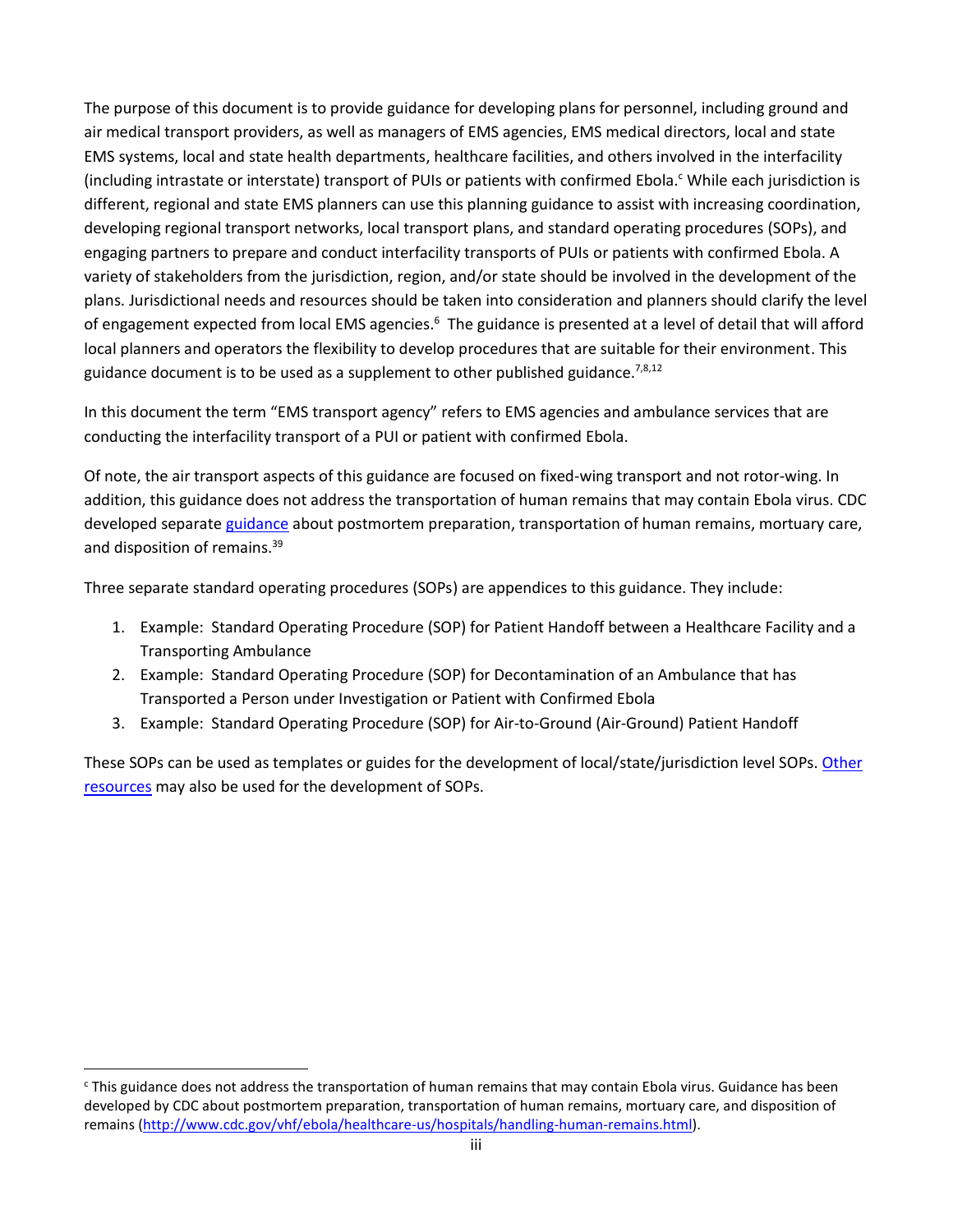## <span id="page-3-0"></span>**Acknowledgments**

Listed below are the people who provided input into or reviewed this guidance document.

## **Subject Matter Experts from Associations and Federal Agencies**

## **U.S. Department of Health and Human Services Centers for Disease Control and Prevention (CDC)** Office of Public Health Preparedness and Response (OPHPR) Division of State and Local Readiness CDR Amy Valderrama (U. S. Public Health Service) Sherline Lee CAPT Deborah Levy (U. S. Public Health Service) Jean Randolph CAPT Dahna Batts (U. S. Public Health Service) Kelly Dickinson John Donohue Sabrina Harper

OPHPR, Office of the Director LCDR Stephanie Griese (U. S. Public Health Service)

National Center for Emerging and Zoonotic Infectious Diseases (NCEZID) Division of Healthcare Quality Promotion Matthew Arduino

National Center on Birth Defects and Developmental Disability (NCBDDD) Cynthia Hinton

National Institute for Occupational Safety and Health (NIOSH) CAPT Renee Funk (U. S. Public Health Service) CDR Jill Shugart (U. S. Public Health Service)

#### **U.S. Department of Health and Human Services**

## **Assistant Secretary for Preparedness and Response (ASPR)**

Office of Policy and Planning Division of Health Systems Policy Kevin Horahan Gregg Margolis

**Office of Emergency Management** Operations Division Ken Hopper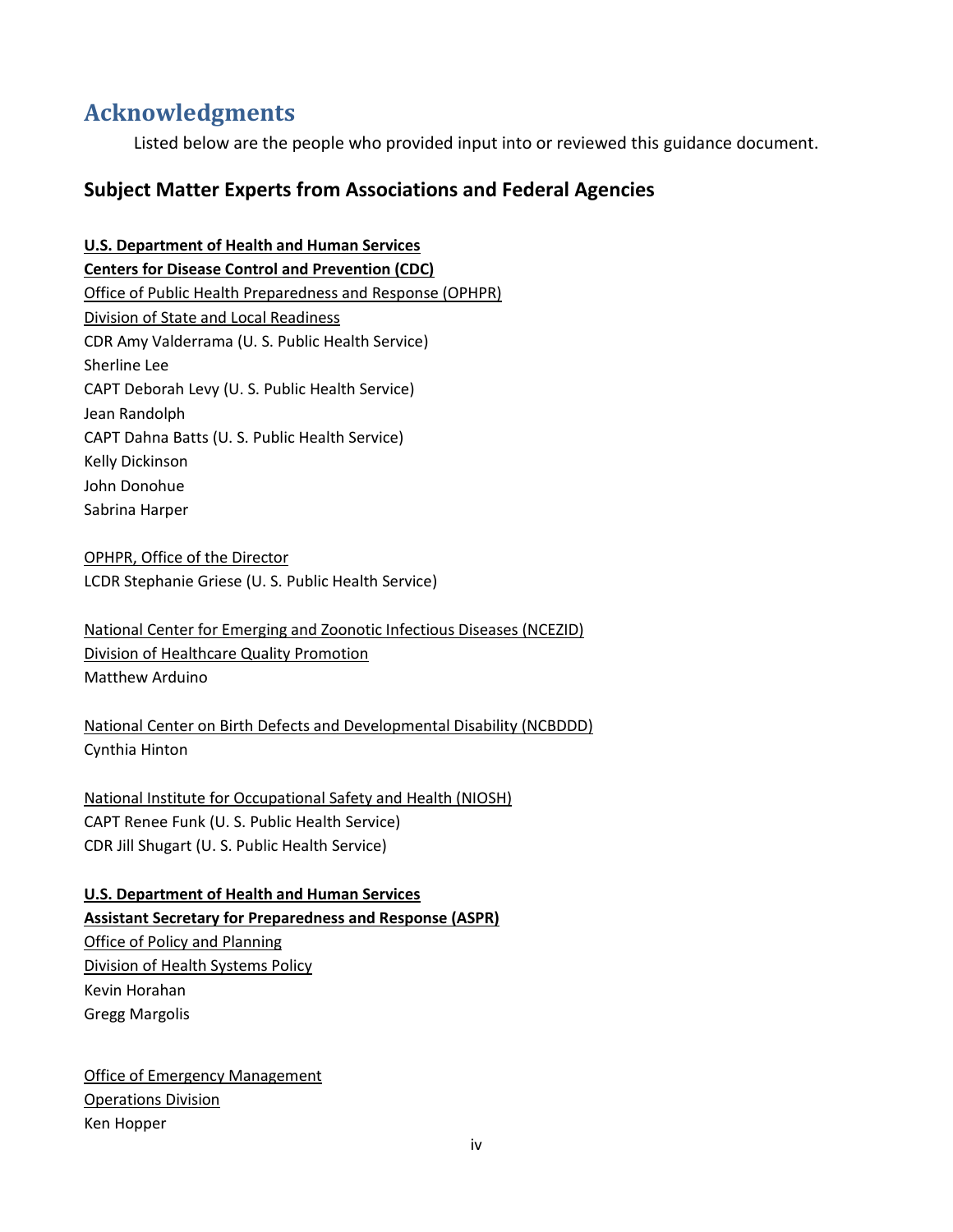Joseph Lamana

### **U.S. Department of Transportation**

CAPT Lynn Slepski (U. S. Public Health Service)

### National Highway Traffic Safety Administration (NHTSA) Office of Emergency Medical Services Drew Dawson Gamunu Wijetunge

Pipeline and Hazardous Materials Safety Administration (PHMSA) Eileen Edmonson John Heneghan Adam Horsley

#### **U.S. Department of Homeland Security,** Office of Health Affairs Hayley Hughes

Raymon Mollers

#### **Health Resources and Services Administration**, Maternal and Child Health Bureau Elizabeth Edgerton

Theresa Morrison-Quinata

#### **U.S. Department of Labor**, Occupational Safety & Health Administration Christopher K. Brown

#### **U.S. Environmental Protection Agency**, Office of Solid Waste and Emergency Response

Erica Canzler Francisco J. Cruz Betsy Devlin Schatzi Fitz-James Mike Nalipinski

#### **Association of State and Territorial Health Officials (ASTHO)**

Steven Blessing Jim Craig Christopher Rinn Eric Sergeant

#### **American Academy of Pediatrics (AAP)**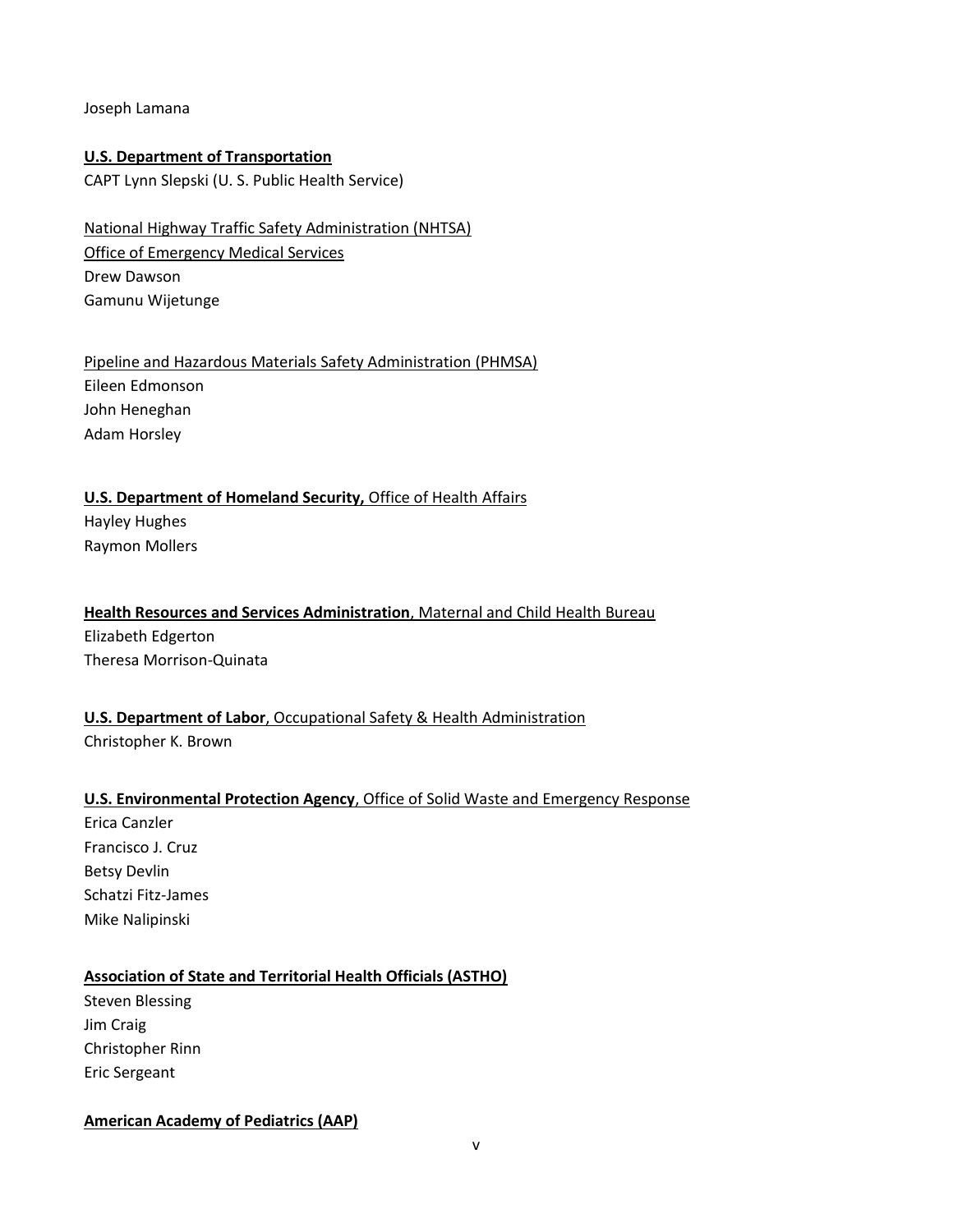Sherman J. Alter Jane Marie Carnazzo H. Dele Davies Margaret C. Fisher Robert George Holcomb, Jr. Mary Anne Jackson Michael T. Meyer Gordon E. Schutze

#### **American College of Emergency Physicians (ACEP)**

James J. Augustine Stephen V. Cantrill Robert A. De Lorenzo Jeffrey M. Goodloe Jon Mark Hirshon Alexander Isakov Kristi L. Koenig Peter T. Pons Fred A. Severyn

#### **National Association of Emergency Medical Technicians (NAEMT)**

Jeff Beeson

#### **National Association of State EMS Officials (NASEMSO)**

Howard Backer Paul Patrick Joseph Schmider Leslee Stein-Spencer

#### **National EMS Management Association (NEMSMA)**

MONOC, New Jersey's Hospital Service Corporation Peter I. Dworsky Care Ambulance Service Troy Hagen

#### **Association of Air Medical Services (AAMS)**

**Emergency Nurses Association (ENA)**

#### **International Association of Fire Chiefs (IAFC)**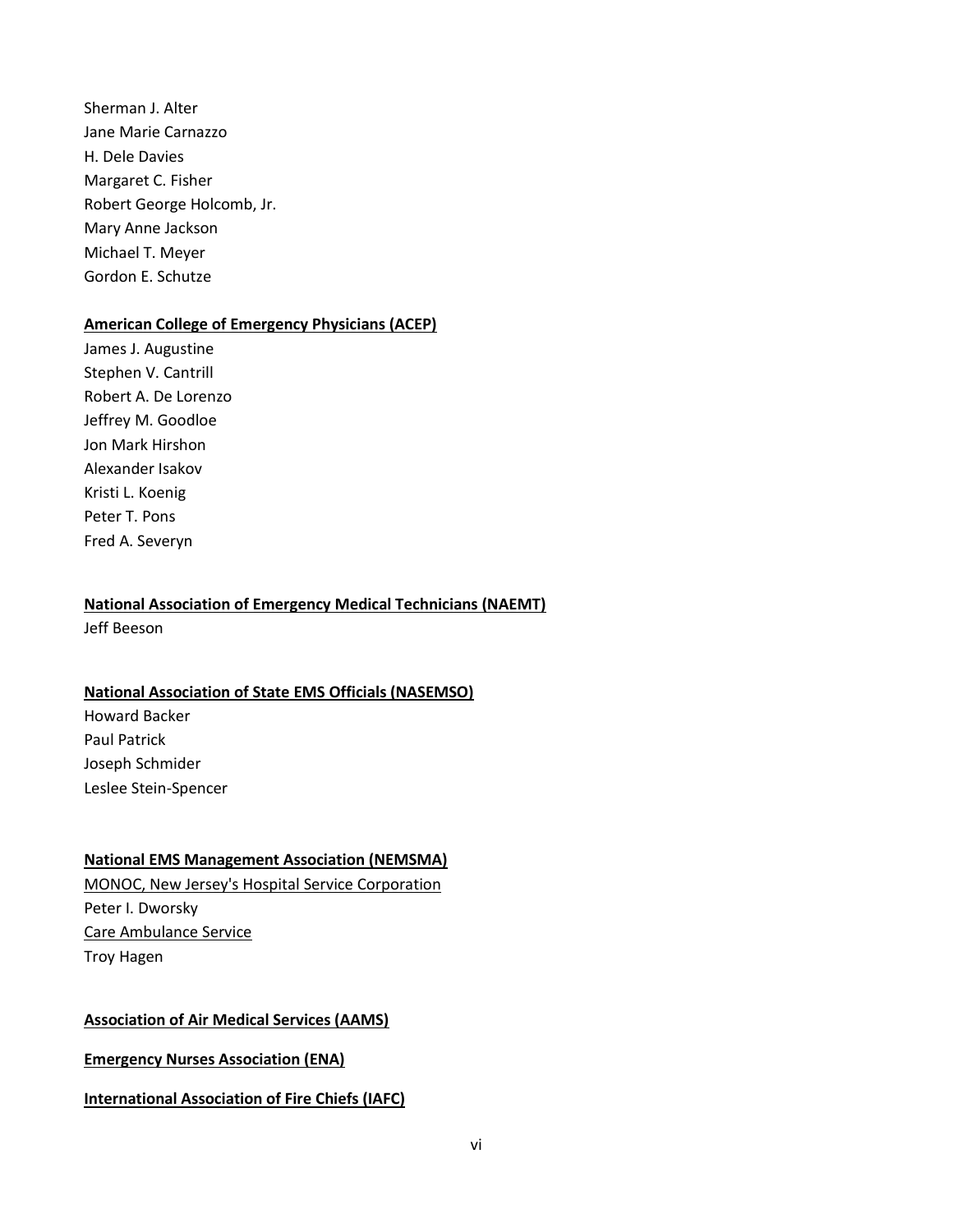#### **National Association of EMS Physicians (NAEMSP)**

#### **The InterAgency Board**

Individuals:

#### **Emory University School of Medicine**

Department of Emergency Medicine, Section of Prehospital and Disaster Medicine Alexander Isakov

**University of Nebraska Medical Center**, Nebraska Biocontainment Patient Care Unit John Lowe

#### **Grady Emergency Medical Services (Atlanta)**

Aaron Jamison Wade Miles

## **Indiana University,** School of Public Health-Bloomington

Shawn G. Gibbs

**Phoenix Air Group, Inc.** Michael Flueckiger

#### **Wyoming Department of Health**, Office of Emergency Medical Services

Andy Gienapp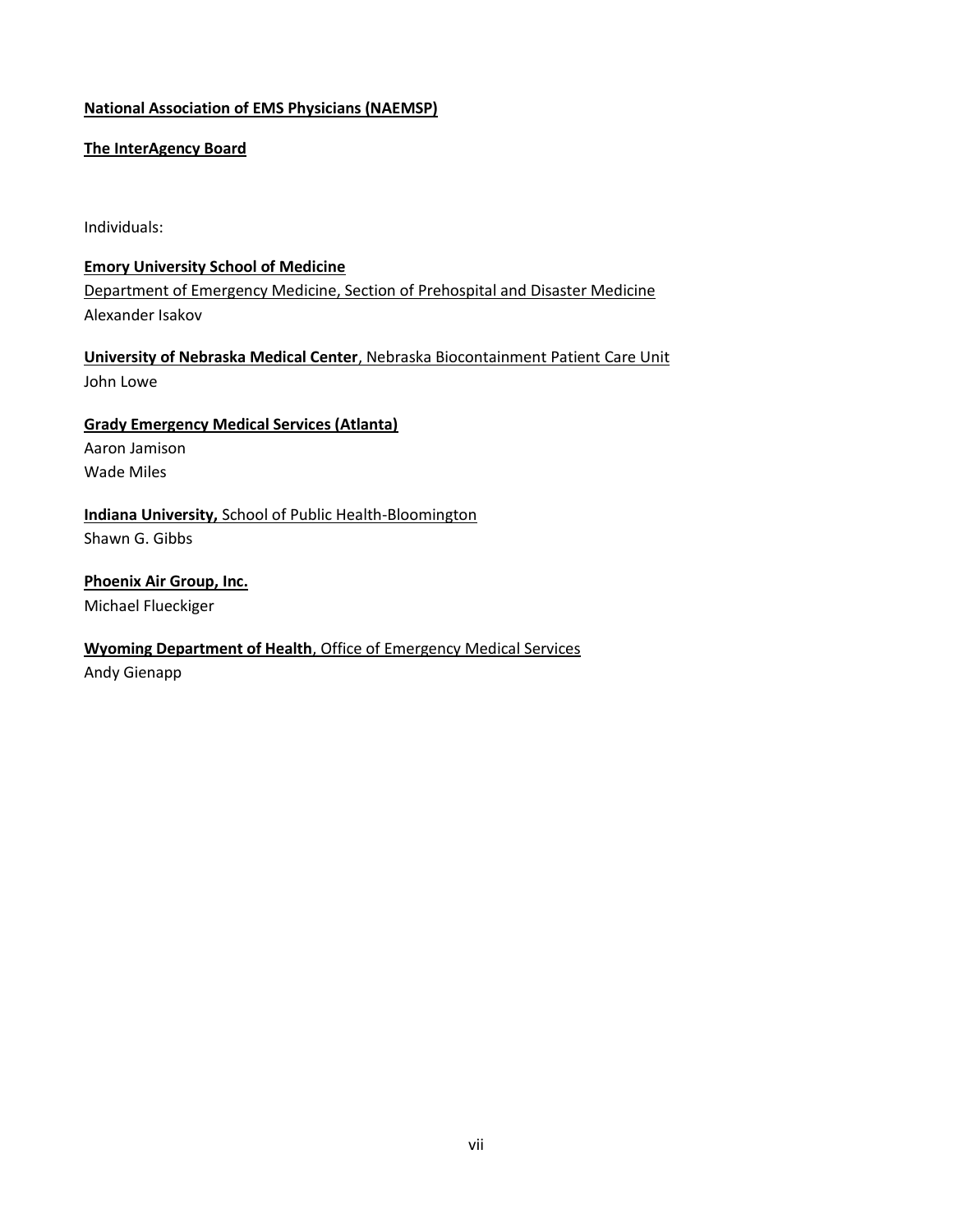## Contents

| 1.  |  |
|-----|--|
| 2.  |  |
| 3.  |  |
| 4.  |  |
| 5.  |  |
| 6.  |  |
| 7.  |  |
| 8.  |  |
| 9.  |  |
| 10. |  |
| 11. |  |
| 12. |  |
| 13. |  |
| 14. |  |
|     |  |
|     |  |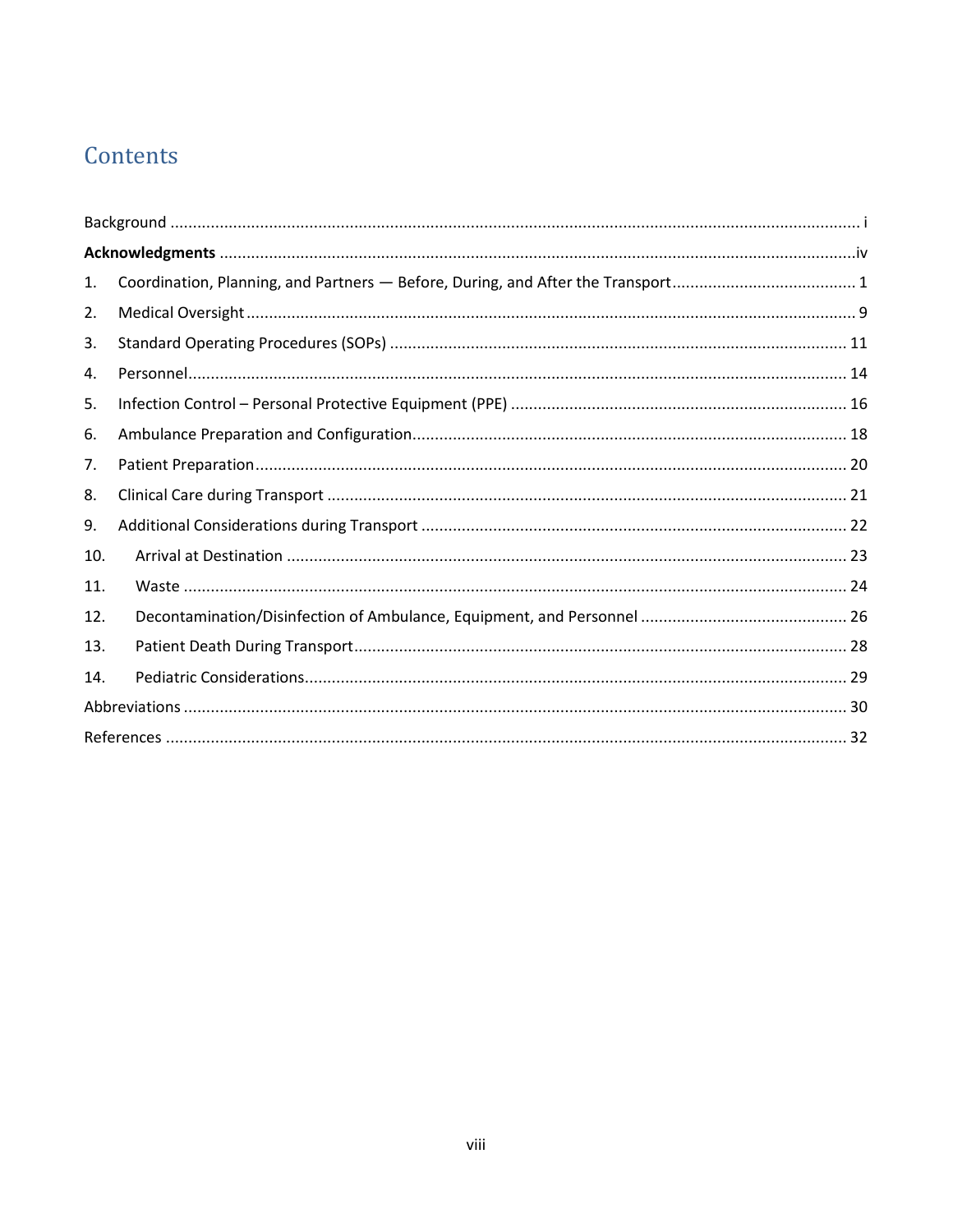## <span id="page-8-0"></span>1. Coordination, Planning, and Partners — Before, During, and After the Transport

## Key Points

- Coordination among public health, healthcare, EMS, healthcare coalitions, law enforcement, and emergency management should occur during all phases of preparation and planning, and throughout the interfacility transport, as appropriate.
- Multidisciplinary coordination is an essential element of safe and effective interfacility transport and is strongly emphasized in this planning guidance.
- Existing relationships between healthcare facilities and EMS providers should be respected and encouraged. A strong EMS/hospital interface, with training, exercises, and development of SOPs that involve both healthcare and EMS providers, will contribute to confusion-free operations and development of best practices. A strong EMS/hospital interface will also provide optimal care for the patient, while providing for the safety of the healthcare providers, both in and out of the hospital.
- Planners may consider adopting a phased approach due to the complexity of coordination for this event. A deliberate, measured approach may be helpful when developing these plans and procedures, while allowing stakeholders to think critically about each phase of the process, including before, during, and after the transport.
- Some jurisdictions may choose to stand up an Emergency Operations Center (EOC) or Incident Command System (ICS) using Unified Command during the transport process.

## Considerations

## Pre-transport planning

 Coordination with public health, state/local EMS, emergency management, and healthcare coalition

## *Relationship-building*

- Identify and coordinate with state/local governments, state/local public health, state/local EMS, emergency management, healthcare coalitions, law enforcement, unions, and others as appropriate to the jurisdiction who should be involved in planning for interfacility transport of a PUI or patient with confirmed Ebola.
- Identify and define the role of the state/local public health official(s) and ensure they are integrated into the planning and coordination of these transports, with particular emphasis on EMS system coordination.
- Coordinate with state and local public health agencies and other government entities (local, county, state) on training, planning, and transport activities.
- Coordinate with state/local law enforcement on planning and transport issues, such as airport security, facilitating transport, security at receiving facility, etc.
- Coordinate with state/local authorities on planning and transport, specifically pre-approval of roadway routes and ensuring proper authorities are available to respond to any issues related to the route during transport. Determine who will establish primary transport routes and alternatives, including security and maintenance of the routes (e.g., plowing or salting during a snow event).
- Identify and build relationships with authorities at the local airport.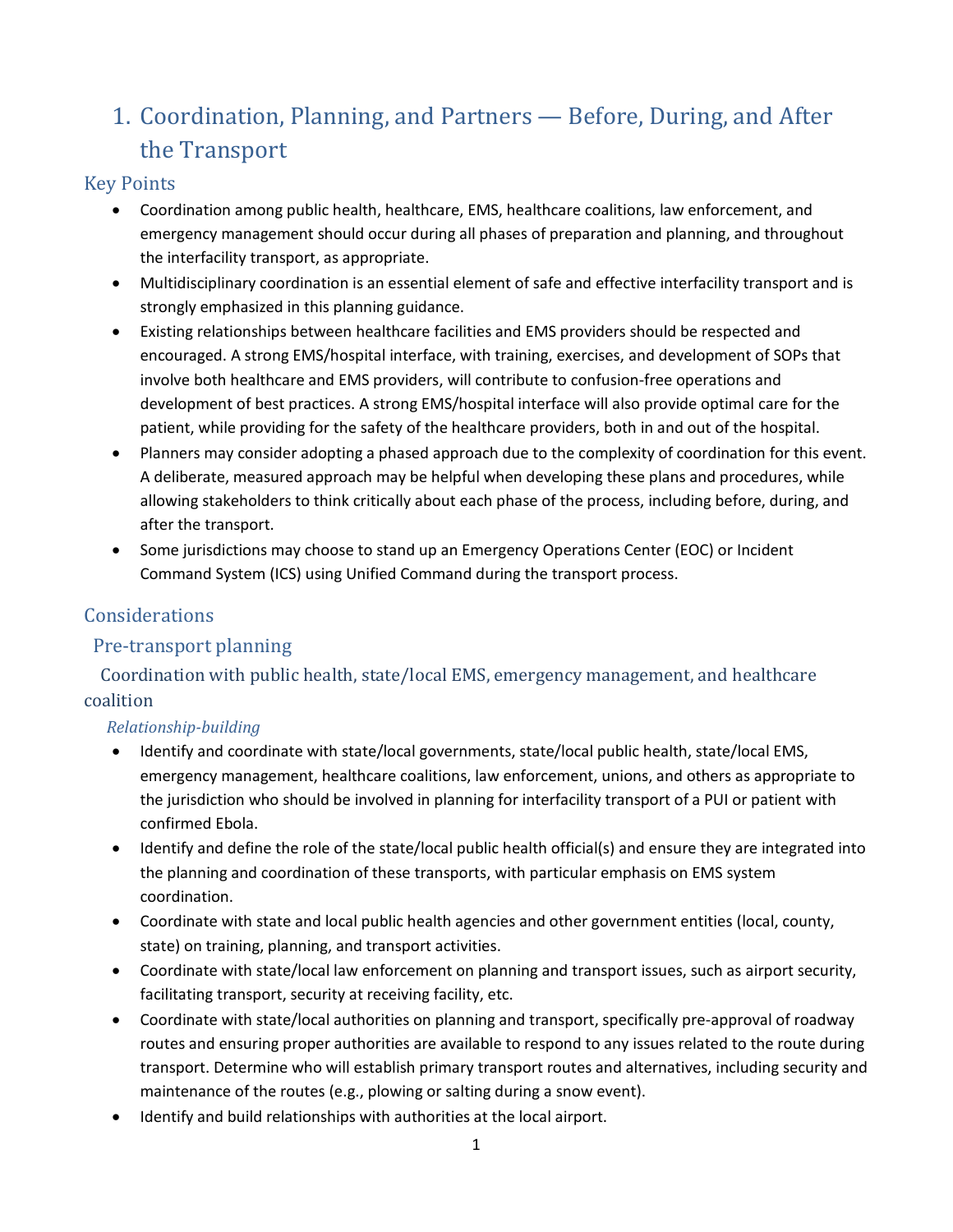- Ensure involvement in healthcare coalition planning efforts by EMS, emergency management, law enforcement, and others with roles in interfacility transport of the PUI or confirmed patient
- For interstate transport, pre-identify and coordinate with the primary liaison(s) or contact(s) in other state(s) involved with transport.

#### *Notification and decision-making*

- Verify whether your jurisdiction has a state/local infectious disease transport plan and what agencies are responsible for implementing the plan. Ensure all efforts in the jurisdiction are aligned to this transport plan, if available.
- Determine which agencies have the responsibility and authority for the following:
	- $\circ$  Developing a coordinated Unified Command through each stage of the event. Determine if any modifications to the ICS structure will be needed for the response.
	- o Providing notification to public health, healthcare agencies, hospitals, EMS, emergency management, and law enforcement that a PUI or patient with confirmed Ebola is in their jurisdiction, determining how this notification will occur, and coordinating the transfer with the facilities.
	- o Deciding which facility will receive the patient and whether this is the assessment hospital (for PUIs) or regional, state, or jurisdiction-designated ETC. This discussion should include the possible length of time for the transport and staffing needs.
	- $\circ$  Identifying an alternative receiving facility in the event that the designated ETC is unavailable to accept patients.
	- o Deciding which EMS transport agency will conduct the transport. Check with the receiving facility and with local EMS agencies to see if there is already a dedicated ambulance and/or transport team identified. All EMS agency staff should be trained to screen for symptoms of Ebola, including during transport. Due to the extensive training necessary and the equipment and supplies that may be needed both for transport and training, one EMS agency may be selected or volunteer to take the responsibility of being the designated transport team.
- For interstate transports, determine which state will be the lead for the transport. This may impact financial responsibility and chain of command.
- Verify your jurisdiction's plan and the designated ETCs for caring for patients with Ebola.
- Determine who has financial responsibility for the transport services.
- Ensure that protocols are in place for notifying and activating the EMS transport agency. Engage state/local public health and designated healthcare facilities in these discussions.
- Determine the medical authority for the patient while in transit. This will generally be the transporting EMS agency medical director or designee.
- Determine contacts among law enforcement required for escort.
- Determine the process for establishing routes and alternate routes if needed.
- If a transport team from the ETC will be used, determine how long it will take for the team to arrive and how they will be activated.
- Determine which staff will conduct the transfer (e.g., a specially trained group of prehospital providers, trained hospital staff, etc.). Consider how many and what level of staff will be involved, their necessary training, and the vehicle configuration and capabilities.
- Engage the person(s) responsible for worker safety and infection control of EMS transport crew.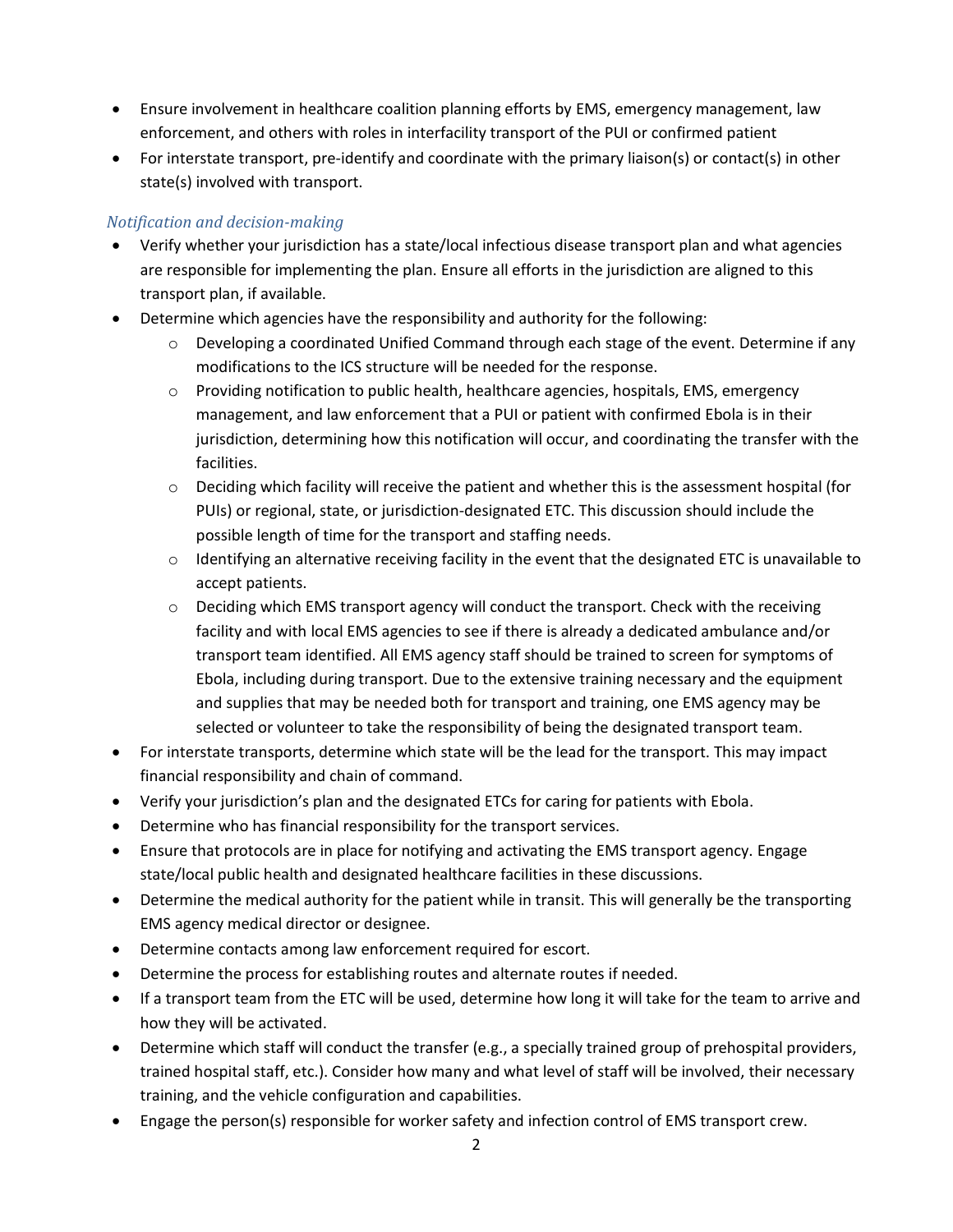- $\bullet$  Determine who will conduct monitoring<sup>[22](#page-22-0)</sup> of the EMS transport agency personnel that have direct contact with the patient.
- Discuss appropriate level of personal protective equipment (PPE) based on risk of exposure and patient symptoms.
- Discuss PPE supply and availability for the transport teams through local partners, including healthcare coalitions and other non-EMS external partners.
- Ensure that policies and protocols exist for transporting pediatric patients.
- Consider coordinating with social services to assist with additional support for the patient's family and significant others.
- Ensure there are capabilities for patients with functional or access needs (e.g., hearing, vision, limited mobility), device dependence, and limited English proficiency, and for pediatric or elderly patients.
- Work with partners to review existing plans or to develop plans for
	- $\circ$  Addressing the needs of the patient's family and significant others, including communication, education, transport to the patient's destination, etc.
	- $\circ$  Managing a patient who is under a diplomatic visa/passport and determining how this will affect transport procedures and communication.
	- $\circ$  Assessing the need for security during transport, at the sending and receiving facility, and along the transport route, as needed.
	- o Managing the death of a patient during transport, either during ground or air transport, and within or outside the EMS transport agency's jurisdiction.
	- o Contingencies in the event that primary transport service is unavailable.
	- $\circ$  Contingencies for other issues, such as vehicle malfunction or failure prior to arrival at the destination, medical equipment failure, unavailable or closed route for transport, motor vehicle collision, breach in PPE during the transport, provider unable to continue duties, and/or hostile/combative patient.
	- o Equipment and medication needed during the transport and where these will be located.
	- o Medical waste containment and disposal.
	- $\circ$  Packaging and transportation of the waste for disposal pursuant to federal requirements, including the Hazardous Materials Regulations (HMR, 49 C.F.R., Parts 171-180).<sup>[35](#page-31-1)</sup>
	- $\circ$  Ambulance and equipment disinfection and decontamination, and where this will be done (e.g., location at the receiving facility).
	- o Patient tracking, particularly for multiple patients.
	- $\circ$  Local EMS and/or transport agency personnel documentation and tracking.
	- o Personnel monitoring, as appropriate.
- Work with the agency and partners on plans that cover the following for employees involved in these patient transports:
	- o Employer time off policies,
	- o Quarantine (if needed/mandated),
	- o Isolation precautions,
	- o Housing,
	- o Worker compensation,
	- o Salary replacement,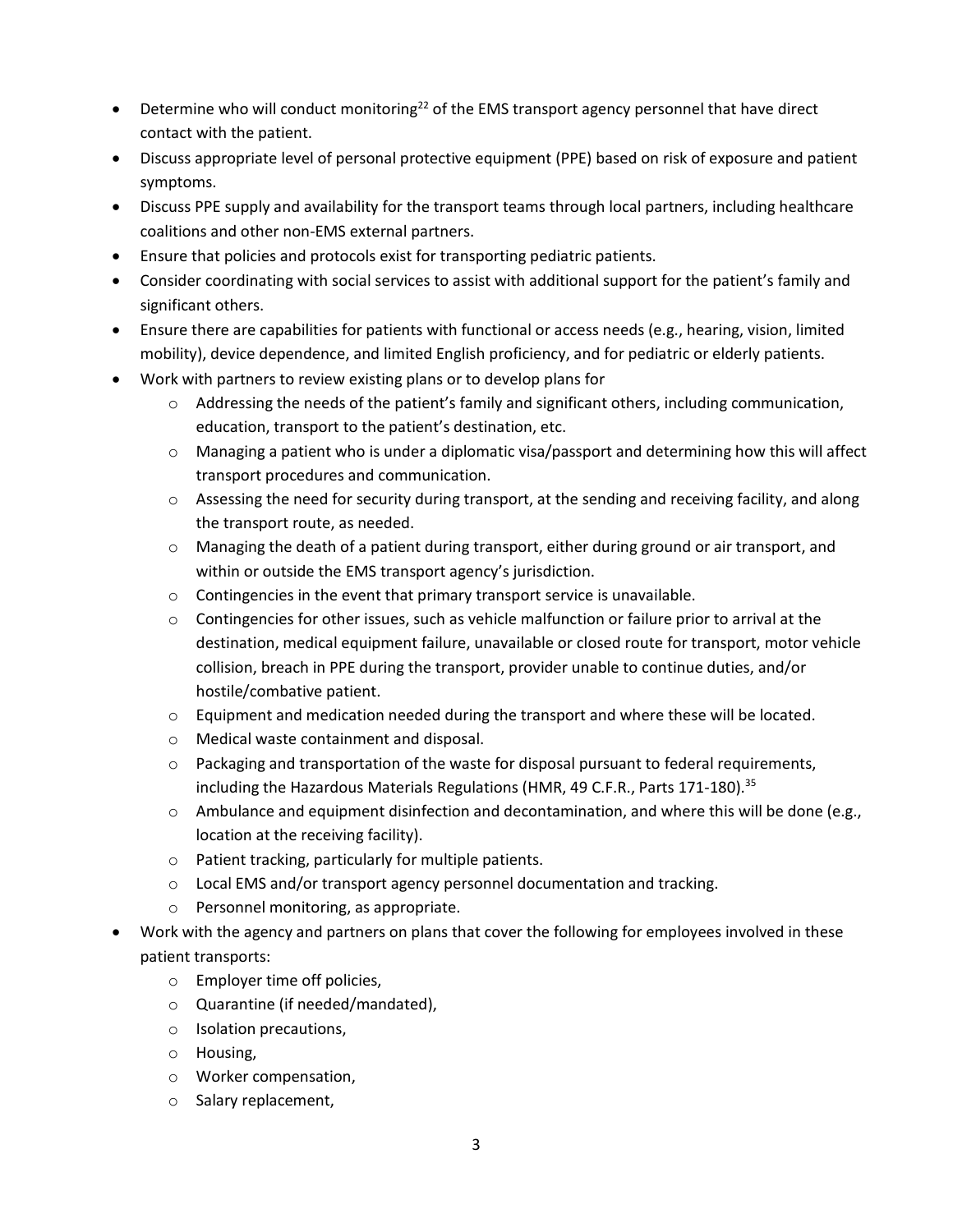- o Healthcare expenses, and
- o Return to family/home contacts.
- Decide on plans for communicating with personnel since some staff may be reluctant to provide care for PUIs or those confirmed to have Ebola. Provide details on what staff are required to do and what is voluntary.
- For interstate transport, coordinate with the primary liaison or contact in other state(s) involved with transport, including state health officials. If ground-to-ground transport handoff is necessary, determine the location for handoff, and ensure that it can be secured and waste can be managed. Develop clear/concise guidelines for providers if ground-to-ground transport is necessary. Verify that any containment equipment and devices to be used during the transport that are specific to a state can fit within the load-carrying dimensions of all planned transport vehicles. Verify that all providers are still operating under their licenses as needed in any states involved, if the transport crosses state lines.

#### *Communications*

- Develop a communications plan that describes if and when the EMS transport agency, emergency management, law enforcement, public health, and the sending and receiving facilities will need to communicate with each other and how they will communicate (e.g., cell phones vs. radios that could be monitored by scanners).
- Ensure that the communications plan includes communication between the transport vehicle and command throughout the transport.
- Ensure standardized, secure, and redundant communication between transport partners, including standardized turnover or handoff communication.
- Determine to whom changes in the patient's status will be communicated, how this will be communicated, and by whom.
- Ensure that all communications plans and technologies adequately protect the patient's identity and comply with HIPAA (Health Insurance Portability and Accountability Act).
- Determine who will provide the patient's family and significant others with information about the receiving facility.
- Designate a media staging area for air–to-ground transports. **Note:** Media staging and public information are major components of air-to-ground patient handoff for both military and civilian airports. The airport authority or local law enforcement should designate and maintain a perimeter for the media staging area.

#### *Education and training*

- Develop a plan for the ongoing training of personnel who will be involved in interfacility transports. The plan should delineate who should receive initial education, what education is needed, and how and by whom the education will be delivered. The plan should establish the competency criteria and documentation requirements. Training should include real-time exercises about:
	- o Communications
	- o Patient care during transport
	- o Infection control practices
	- o PPE selection
	- o Donning, doffing, and PPE use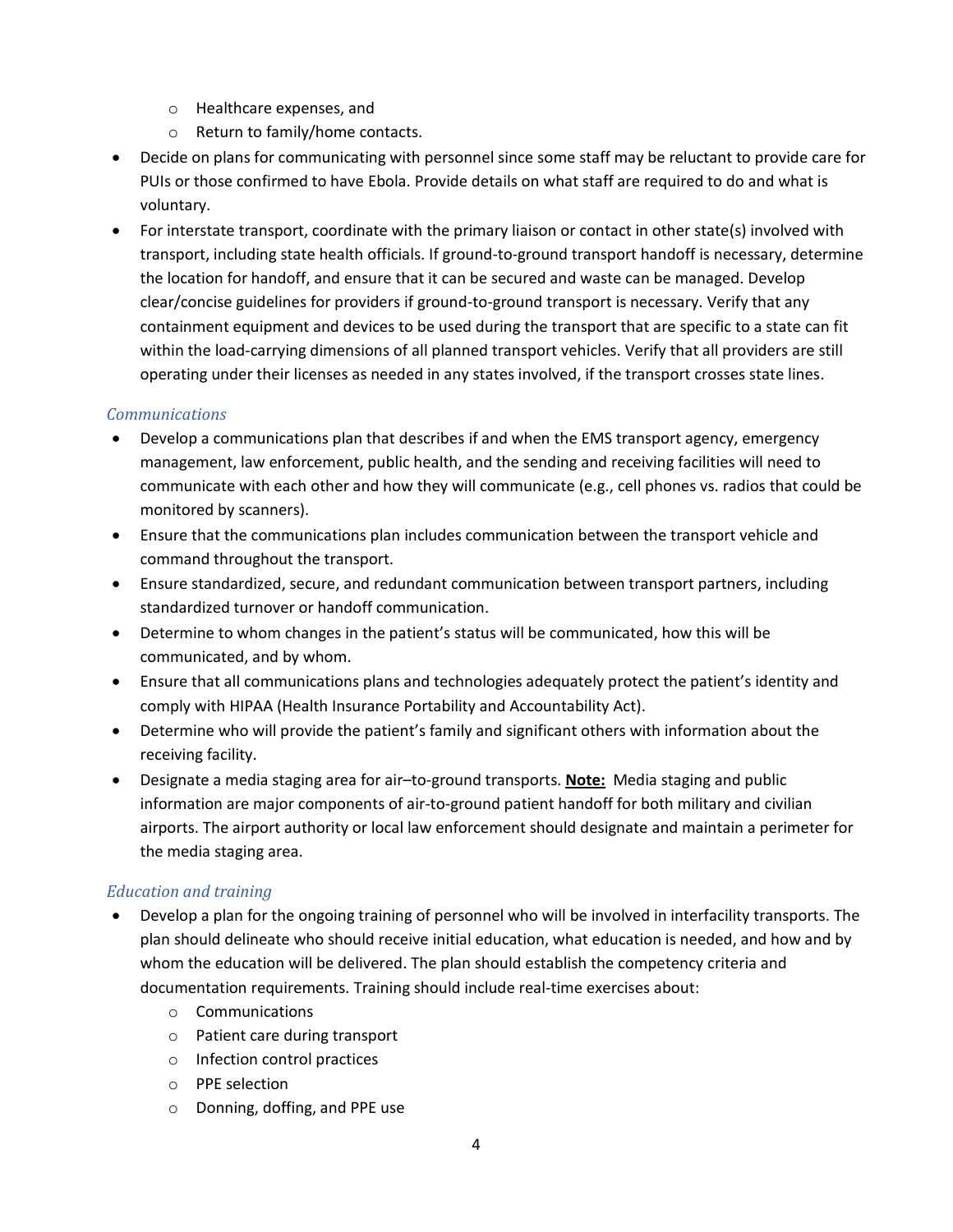- o Decontamination
- Determine criteria for sufficient documentation of competencies, including requiring healthcare workers and others involved in patient transport to demonstrate competency in donning and doffing proper PPE. In addition, monitor training to ensure it is delivered as intended.
- Consider sharing the EMS agency's education and training plan with facilities.

#### Coordination with sending and receiving facilities

- Ensure that plans/protocols for transfer of a PUI or confirmed patient are in place for each facility in the planning jurisdiction. Ensure that transportation plans have been developed, exercised, and validated, including those for managing and transporting used/contaminated PPE and waste generated from patient care.
- Delineate the roles and responsibilities of medical personnel at the sending and receiving facilities (e.g., upon patient arrival).
- Determine when and where patient handoff will take place for the receiving facility and at what specific point the patient transport responsibility will transfer from ground transport crew to receiving facility; verify and secure entry points. Discussions should include whether the EMS transport crew will move the patient to the isolation room, conduct patient handoff at facility entrance and remain outside of the institution, or other. Include in plans whether procedures will vary for ambulatory or non-ambulatory patients.
- Determine the location for donning and doffing of PPE at each facility and location for waste management and shower facilities, if available, at receiving facility for personnel engaged in the interfacility transfer process.
- Ensure that the EMS transport crew is aware of and familiar with donning and doffing location, patient handoff location at sending and receiving facilities, route for transport, and location for disinfection/decontamination.
- Determine where and how affected staff will be disinfected/decontaminated if PPE is breached.
- Determine the location for decontamination of transport vehicle and disinfection of equipment at the receiving facility.
- Determine how the waste materials generated during patient care will be packaged and transported for disposal.
- Ensure that doffed PPE is properly packaged for disposal with disinfectant, and that proper packaging materials and disinfectant are available at all doffing locations.

#### Coordination with ground transport crew

- Designate the handoff location for transferring the patient from the facility to the ground transport service and from the ground service to the receiving facility.
- Ensure there is a plan in place for security at the handoff location, particularly when ground-to-ground transfers are necessary.
- Develop contingency plans for vehicle malfunction or failure prior to arrival at destination, medical equipment failure, motor vehicle collision, breach in PPE during transport, provider inability to continue duties, or hostile/combative patient.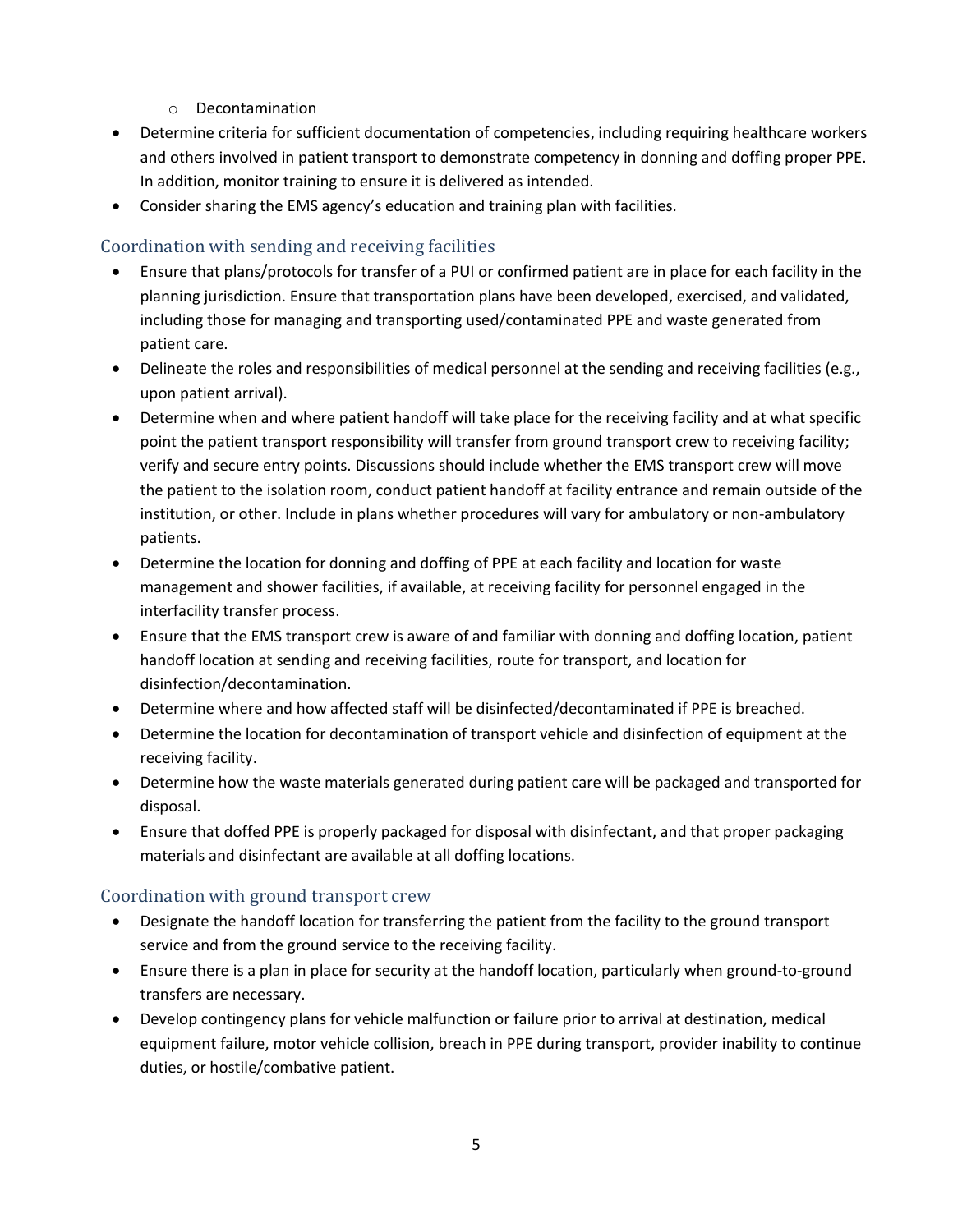#### Coordination with air transport crew

- Designate the handoff location. Obtain input and approval from airport authority.
- Determine when and where the patient handoff will take place and at what specific point the patient transport responsibility will transfer from ground transport crew to receiving facility. Include in plans whether procedures will vary for ambulatory or non-ambulatory patients (e.g., how patient will deplane and who will be assisting).
- Identify an EMS staging area on and/or off airport property. This area will allow for EMS to pre-stage while waiting for aircraft arrival and to don PPE.
- Evaluate local airport capabilities (e.g., vertical lift to assist with non-ambulatory patients) and ability to receive the type of aircraft to be used (e.g., military aircraft such as a C-17, if necessary).
- Establish who will have command and control of patient care, transport, and convoy while on airport property.
- Establish methods of communication with the airport authority.
- Establish methods of communication with ground transport crew and the receiving facility and determine how and to whom updates on patient status will be communicated.
- Develop a protocol for notifying airport authorities and EMS transport crews located at the receiving airport.
- Ensure there is a plan in place for security at the airport and handoff location.
- Develop contingency plans for aircraft malfunction or failure prior to arrival at the destination, medical equipment failure, breach in PPE during air transport, handling spills during transport or transfer of patient from air to ground crew, provider inability to continue duties, and/or hostile/combative patient. Include a protocol for times when severe weather makes it impossible to fly or land a plane.
- Develop plans for emergency diversion from the intended destination airport. Develop emergency landing procedures.
- Develop plans for managing waste materials generated when caring for the patient while in flight, and for packaging and transporting these waste materials after transport. Ebola waste carried by air during dedicated air ambulance, firefighting, or search and rescue operations is excepted from the HMR under § 175.9(b)(4), but once the aircraft is at a location where decontamination is performed, any suspected Ebola waste offloaded must be packaged and transported in accordance with the HMR, or transported under a special permit granted by the Pipeline and Hazardous Materials Safety Administration (PHMSA).

#### Pre-event activities

## Coordination with public health, state/local EMS, emergency management, and healthcare coalition

- Notify state, county, and local governments, including health departments, if not already aware, of impending patient transport.
- For interstate transport, coordinate with the primary liaison or contact in other state(s) involved with transport.

#### Coordination with ground transport crew

 Establish methods of communication and determine how, when, and to whom updates on patient status will be communicated.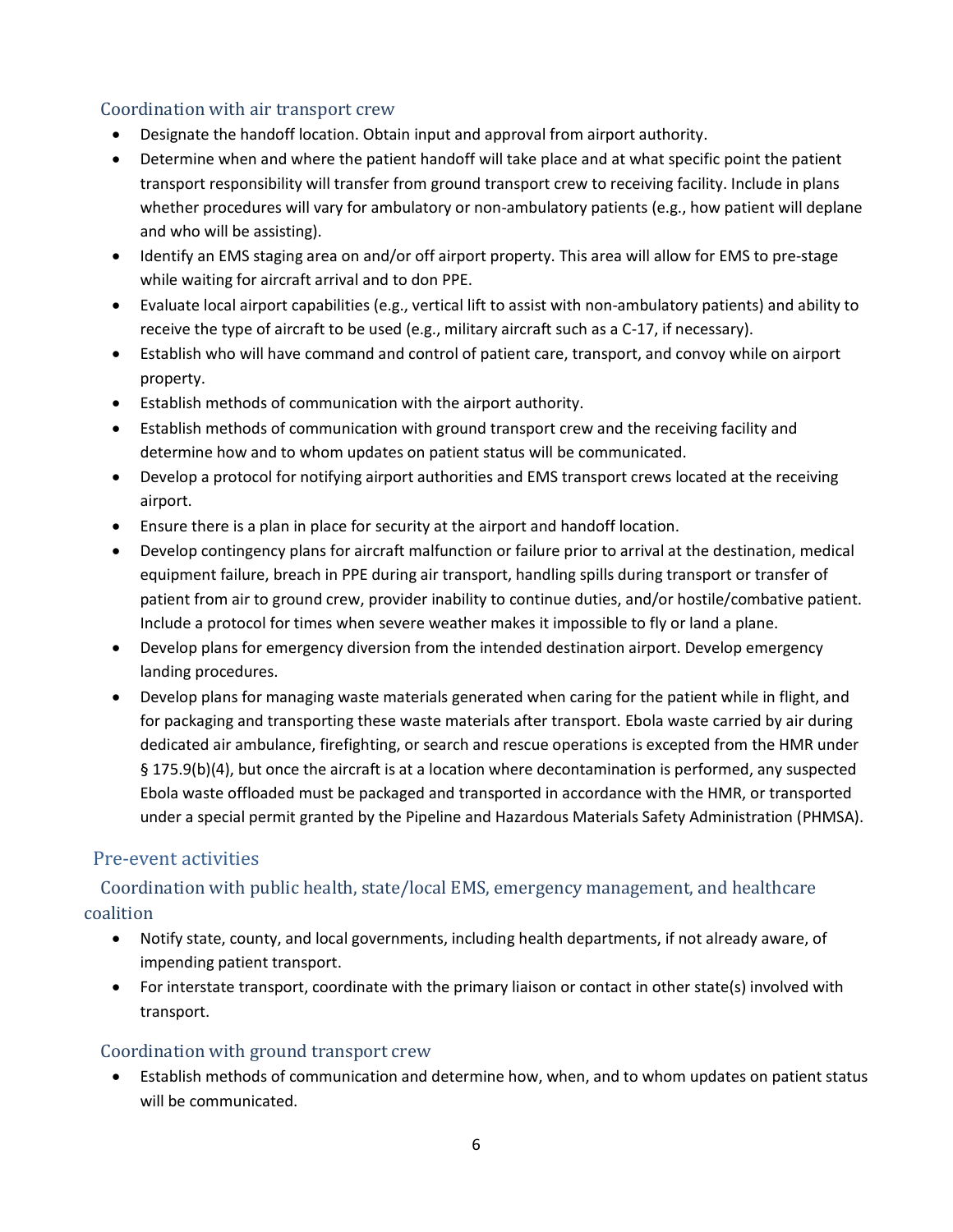#### Coordination with air transport crew

- Ensure that the receiving ambulance is staged and prepared to accept the patient(s) from the air transport crew.
- Determine when and where the patient handoff will take place and at what specific point (e.g., off the stairs/ramp) the patient transport responsibility will transfer from air transport crew to ground transport or other receivers.
- <span id="page-14-0"></span>• Develop plans for aircraft decontamination consistent with current guidelines.<sup>8</sup>

## During transport

 Coordination with public health, state/local EMS, emergency management, air transport, and healthcare coalition

 Maintain situational awareness for appropriate state and local government agencies, such as health departments, emergency management, state warning point, and others.

## Coordination with sending and receiving facilities

- Notify facilities of expected time of arrival; however, all should be aware and prepared for that time to change rapidly.
- Ensure that the EMS transport crew is aware and familiar with how the waste and other materials generated during patient care will be prepared for disposal.
- Ensure that doffed PPE is properly packaged for disposal with disinfectant and that proper packaging and disinfectant are available at all doffing locations.

#### Coordination with ground transport crew

Maintain appropriate methods of communication for relaying patient status updates.

## After transport completed

 Coordination with public health, state/local EMS, emergency management, air transport, and healthcare coalition

- Communicate plans for decontamination of the transport vehicle.
- Provide behavioral/mental health resources to people involved with patient transport, as well as the patient's family members and significant others, as needed.
- Consider the rehabilitation needs of the transport staff following transport and decontamination (e.g., fluids, food).
- Evaluate coordination among public health, healthcare facilities, EMS agencies (ground and air), emergency management, law enforcement, local elected officials, state elected officials, airport authorities, neighboring state officials (if applicable), and others (if applicable).
- Complete an After Action Report for each patient transport within an appropriate time frame (e.g., 30 days).
- Consider conducting a multi-agency hotwash in order to evaluate the entire process of the patient transport, including coordination among the agencies involved.
- Compile lessons learned/best practices.
- Define a system-wide, method for quality improvement, including a determination of what issues will be addressed, how quality improvement will be implemented/measured, and through what mechanisms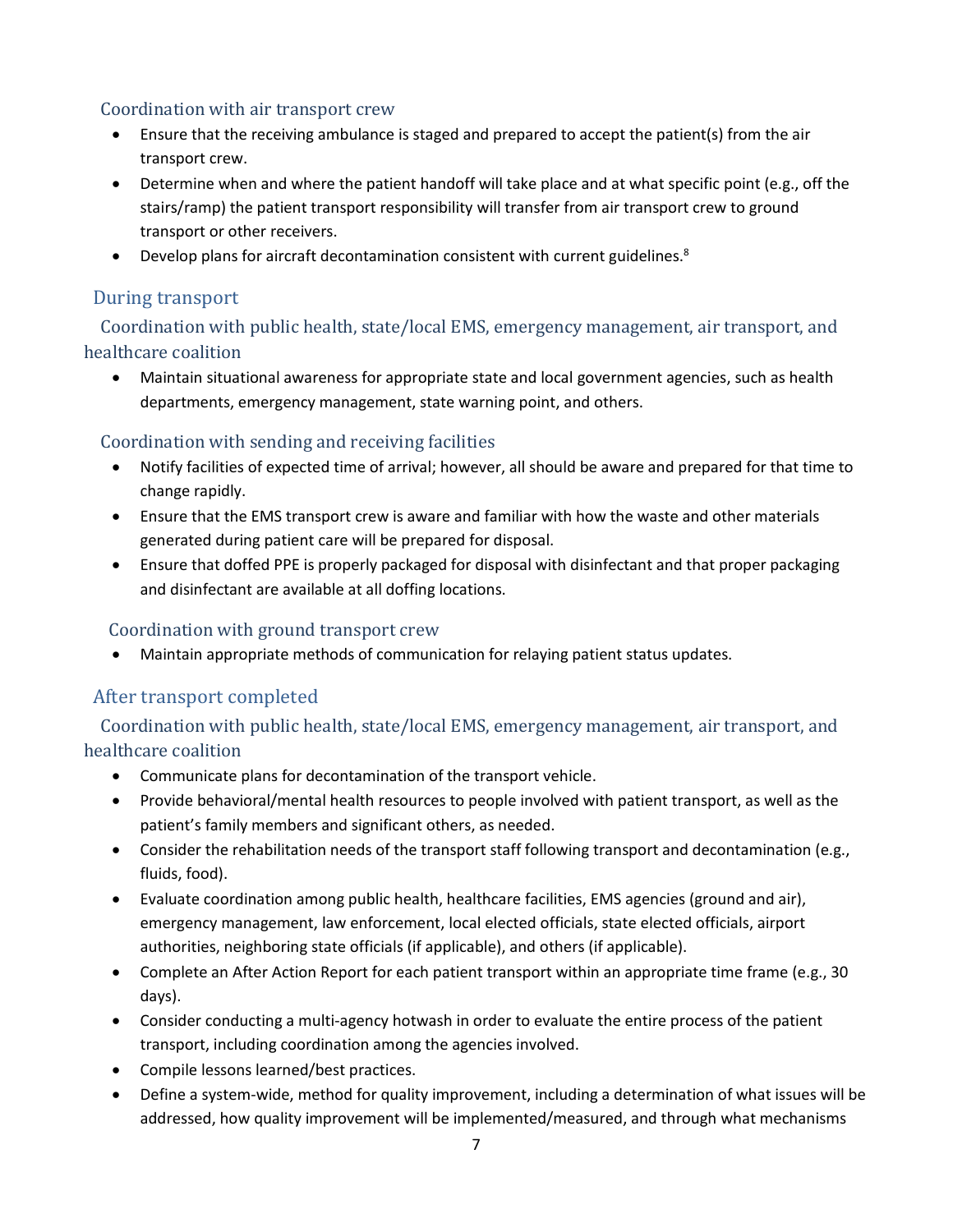issues will be resolved. Ensure that the EMS transport agency and local/state EMS are involved and the process addresses such issues as appropriate destination for the patient, safety, patient tracking, patient care documentation, PPE, waste materials generated while caring for the patient, etc.

### Coordination with sending and receiving facilities

- Ensure appropriate packaging, transport, and disposal of PPE and waste materials generated while caring for the patient to facilities authorized to process and dispose of the waste. Waste generated while performing emergency medical services on a PUI or patient with confirmed Ebola is excepted from the HMR under §177.823(a)(3), but once an ambulance or emergency motor vehicle is at a location where decontamination of the vehicle is performed, any suspected Ebola waste offloaded from the vehicle must be packaged and transported in accordance with the HMR or transported under a special permit granted by PHMSA. Several waste transportation companies hold party status to Department of Transportation (DOT) Special Permit 16279, which allows for transportation of Ebola-contaminated waste. For a current listing of permit holders, please refer to [PHMSA's special pe](http://www.phmsa.dot.gov/hazmat/regs/sp-a/special-permits/search)rmit database.
- Ensure completion of proper decontamination of the ambulance and equipment.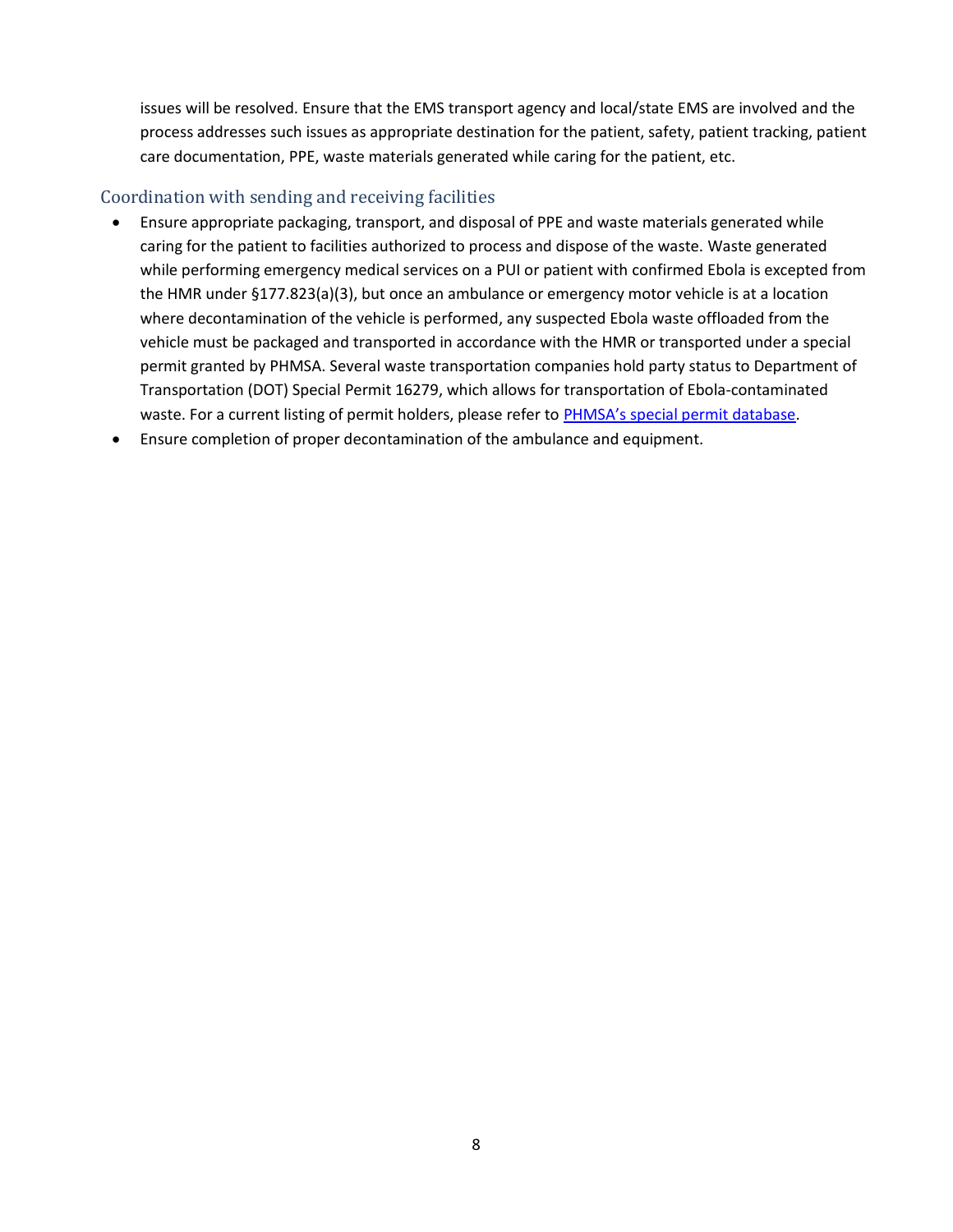## <span id="page-16-0"></span>2. Medical Oversight

## Key Points

- Medical oversight is the medical authority and responsibility for all medical care provided by the EMS service, including active day-to-day role in the function and management of the service as it relates to patient care activities.<sup>[12](#page-18-0)</sup> Medical oversight ensures that care is provided by competent medical professionals, consistent with accepted standards.<sup>9</sup>
- <span id="page-16-1"></span> Medical oversight of patient care during the interfacility transfer is essential to ensure quality patient care throughout the transport of the PUI or patient with confirmed Ebola. Medical oversight includes online medical direction, such as direct observation of treatment and communication with the transport crew, or offline medical direction, such as protocols and standing orders, or a combination thereof. The authority and responsibility of medical directors varies by state.
- Medical oversight should be consistent with all states' legal authorities, pre-planned with each facility, institutionalized by pre-established Memoranda of Understanding (MOUs) among the sending/receiving facilities and the transporting agencies, and well-known among all partners including healthcare coalitions.
- The primary role of the medical director is to ensure quality patient care, with responsibilities including the ongoing design, operation, evaluation, and revision of the EMS system from initial patient access to final patient care destination, the development of medical policies and procedures, and ensuring that patient care activities performed by EMS providers are appropriate and within their scope of practice. [9,1](#page-16-1)0,11
- Generally, medical oversight during transport will reside with the medical director of the EMS transport agency, but this may vary depending on the jurisdiction. In some instances, the transport agency may not have a medical director and authority may come from a jurisdictional (e.g., county) EMS medical director.
- The medical director or appropriate person providing medical oversight should be actively involved in planning/preparation and available for consultation during interfacility transport of PUIs or patients with confirmed Ebola.
- EMS transport agency providers will generally use clinical care guidelines/protocols developed and/or approved by the agency medical director or as otherwise directed by their local jurisdiction. This helps to ensure the appropriate training and competencies of the providers. Patients with Ebola often require specialized clinical protocols and management strategies that balance clinical requirements and patient needs with the safety of responders and the public.

## Considerations

## Role of medical director (or appropriate person providing medical oversight)

- Participate in pre-planning with state EMS directors and state/local system medical directors for states in which transports may cross state lines. This will help to ensure consistency of protocols, clearly define who has what authority to practice and under what conditions, and clarify other issues that may be involved with the interstate transport of the patient and actions needed to address these issues.
- Collaborate with the sending facilities, receiving facilities, and transporting agencies to ensure that preestablished MOUs/agreements are in place and include the delineation of responsibilities and authorities for medical oversight of the transport and pre-determined modes of secure communication.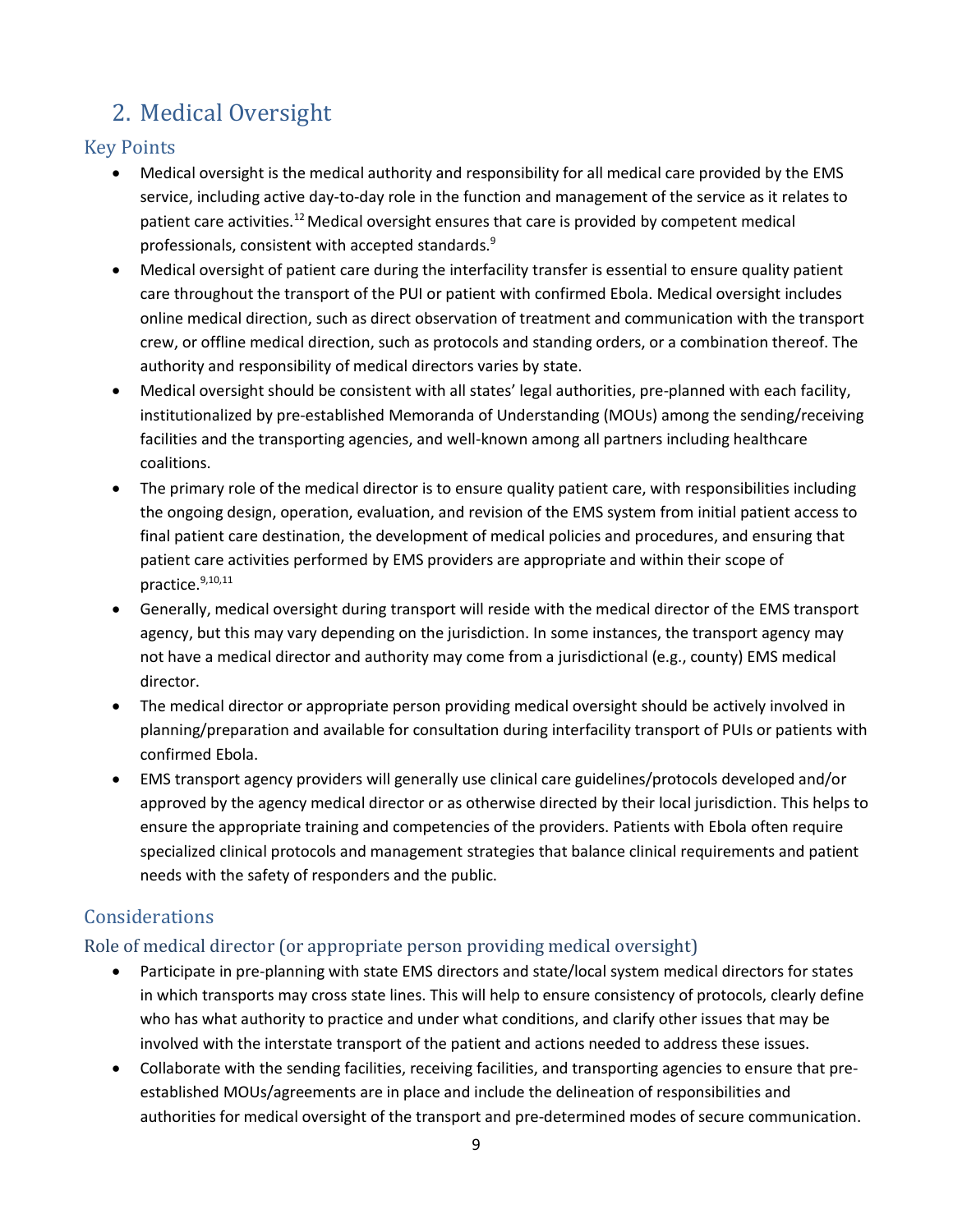- Consider the level of care of the ambulance and its crew and the minimum number of staff needed during the transport in order to reduce possible risk of exposure.
- In conjunction with the state office of EMS, determine who has legal authority for medical oversight of providers practicing in geographical areas outside of their normal operating area and who assumes the liability for care they provide.
- Consider the role of medical oversight following transport, including continuous quality improvement and evaluation of metrics (e.g., transport times, equipment failure, educational opportunities, etc.).

#### Protocol development

 Develop protocols for the management of the patient during transport. This should include any invasive procedures (e.g., suctioning, resuscitation) that should or should not be performed during transport in order to reduce the potential risk of exposure (see Section 8: Clinical Care during Transport). Consider including a medical ethicist, infectious disease physicians with expertise in this area, and labor unions in these conversations. Determine if scope of practice of the transport providers is affected with interstate transports.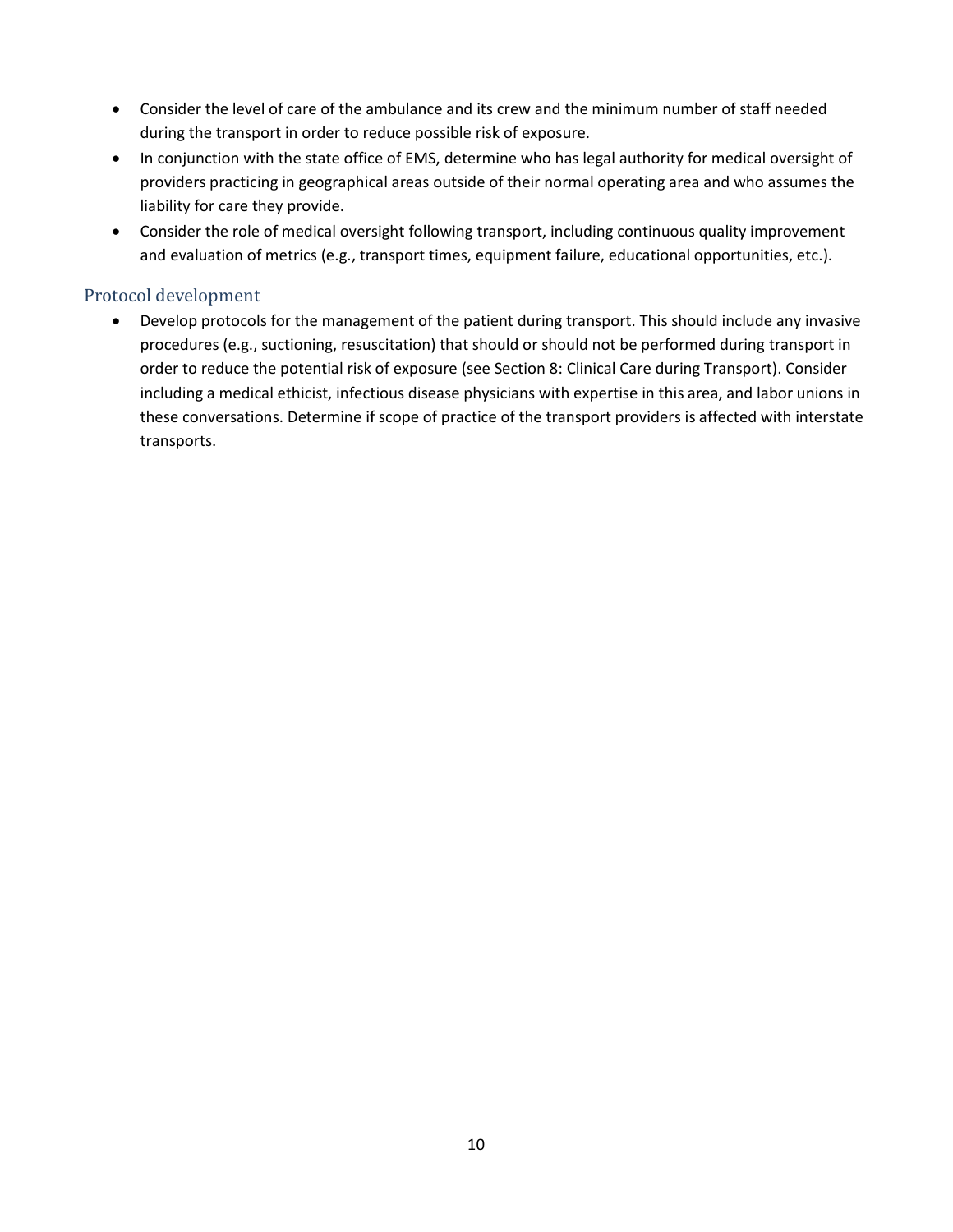## <span id="page-18-1"></span>3. Standard Operating Procedures (SOPs)

## Key Points

- Ensure that SOPs are developed for interfacility transport, including intrastate and interstate transports. Involve appropriate partners during the development of the SOPs.
- Review all policies and procedures on a regular basis (e.g., yearly) and update as needed.

## Content of SOPs

- <span id="page-18-3"></span><span id="page-18-2"></span><span id="page-18-0"></span>• Issues to be addressed in the SOPs for an EMS transport agency likely to conduct interfacility transport may include the following:
	- 1. Education, training, exercises, and refresher training
	- 2. Notification, decision-making, logistical support, and communication $12,13,14,15$ 
		- a. Mission profile, including point of origin, destination, responsibilities of all players, identification of who is the medical director for the transport and what are their responsibilities, etc.
		- b. Staffing plan, including which EMS agency personnel and medical personnel from the transferring facility, if any, will accompany the patient
		- c. Security at the transferring facility, during the transport, and at the receiving facility
		- d. Determination of appropriate engineering, administrative, and work practice controls as part of comprehensive worker infection control program
		- e. Determination of transport vehicle configuration, what type of equipment will be onboard (e.g., type 1 vehicle), and any special equipment necessary
		- f. Contingency plan for vehicle/aircraft malfunction or failure prior to arrival at destination, medical equipment failure, unavailable or closed route for transport, breach in PPE during the transport, provider inability to continue duties, and/or a hostile/combative patient
		- g. Determine if anyone is allowed to accompany the patient (i.e., parent, family member, or significant other)
		- h. [Handoff of the patient](http://www.cdc.gov/vhf/ebola/healthcare-us/emergency-services/patient-handoff.html) to the receiving facility
		- i. Considerations for pediatric patients<sup>1[6,33](#page-29-1)</sup> and patients with disabilities or functional and access needs
		- j. Determination of appropriate PPE ensemble<sup>17,18</sup>, including donning/doffing procedures, utilization, and decontamination for ground and air transport crews
			- i. Trained observers to monitor for correct PPE use and adherence to protocols for donning and doffing PPE
			- ii. Training on selected PPE, including donning/doffing. This should include fit testing per Occupational Safety and Health Administration (OSHA) Respiratory Protection Standard (29 CFR 1910.134)<sup>19</sup>
			- iii. Demonstration of competency in donning and doffing PPE once training has been delivered
			- iv. Content and frequency of refresher training, as needed
			- v. Work/rest cycles for personnel wearing PPE
			- vi. Proper disposal of PPE as hazardous material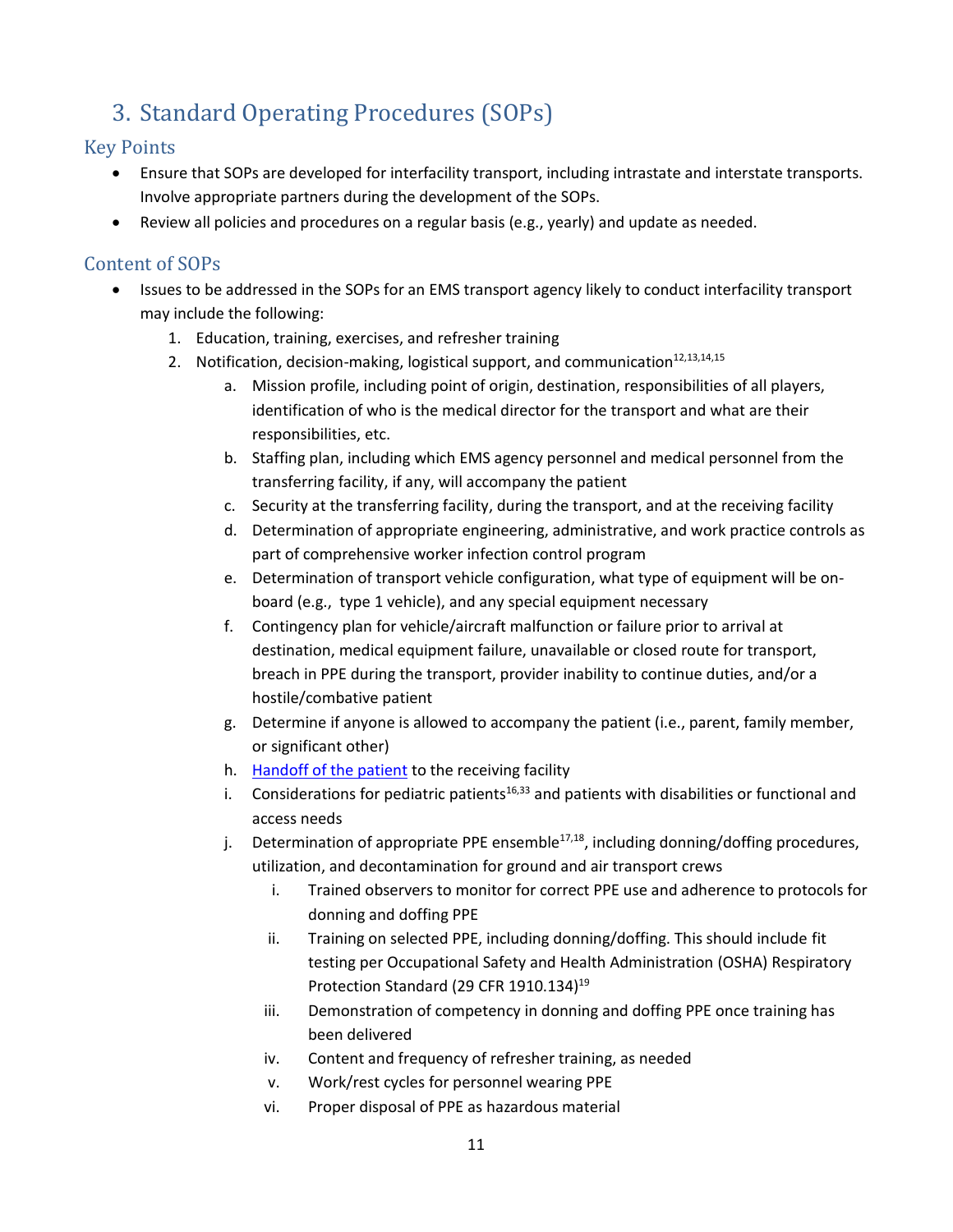- vii. Decontamination for those accompanying the patient
- k. Determination of appropriate disposal of waste materials<sup>20</sup> generated during patient care, including training staff, ground and air crew on how to transport these materials under applicable federal and local regulations<sup>21</sup>
- l. Communication plan, including methods for communication between EMS agency (or agencies), transport crew, sending facility, receiving facility, medical director, law enforcement, road authorities, airport authorities, pilot, public health, emergency management, healthcare coalition (if applicable), between states (if interstate transport), and with the patient's family
	- i. Communication considerations for patients with limited English proficiency (e.g., printed materials, consent forms, use of interpreters, etc.)
	- ii. Ensuring patient privacy and compliance with HIPAA
- m. Documentation/logs to be kept throughout the transport
- 3. Transferring facility to EMS transport agency
	- a. Hospital point of entry and exit, including site of patient handoff with considerations for patient and personnel safety, security needs, and access to isolation unit
	- b. Patient handoff procedure, including transfer of patient and belongings
- 4. During transport
	- a. Patient assessment before and throughout transport
	- b. Determination of whether an isolation unit will be used during transport
	- c. Treatment protocols, including procedures that will or will not be performed during the transport (i.e., invasive and aerosol generating procedures)
	- d. Protocol in the event that a provider sustains an exposure during transport
- 5. EMS transport agency to receiving facility
	- a. Hospital point of entry and exit, including site of patient handoff with considerations for patient and personnel safety, security needs, and access to isolation unit
	- b. Patient handoff procedure, including transfer of patient and belongings
	- c. Plans for family members and significant others upon arrival at the receiving facility
- 6. Air transport
	- a. See "[Example: Standard Operating Procedure \(SOP\) for Air-to-Ground \(Air-Ground\)](http://www.cdc.gov/vhf/ebola/healthcare-us/emergency-services/air-ground-patient-handoff.html)  Patient [Handoff](http://www.cdc.gov/vhf/ebola/healthcare-us/emergency-services/air-ground-patient-handoff.html)"
	- b. Use of air medical services, including [t](#page-14-0)ransfer and receipt of patient<sup>8</sup>
		- i. Decisions to be made about when air support will or will not be used
		- ii. Staffing needs
		- iii. Specific point of patient transfer and support needed (e.g., staff who will assist patient down air vehicle stairs/ramp)
		- iv. Type of aircraft to be used
		- v. Patient isolation needs
		- vi. Communication methods (e.g., to whom and how patient status will be communicated from aircraft medical team)
- 7. Waste, decontamination, and disinfection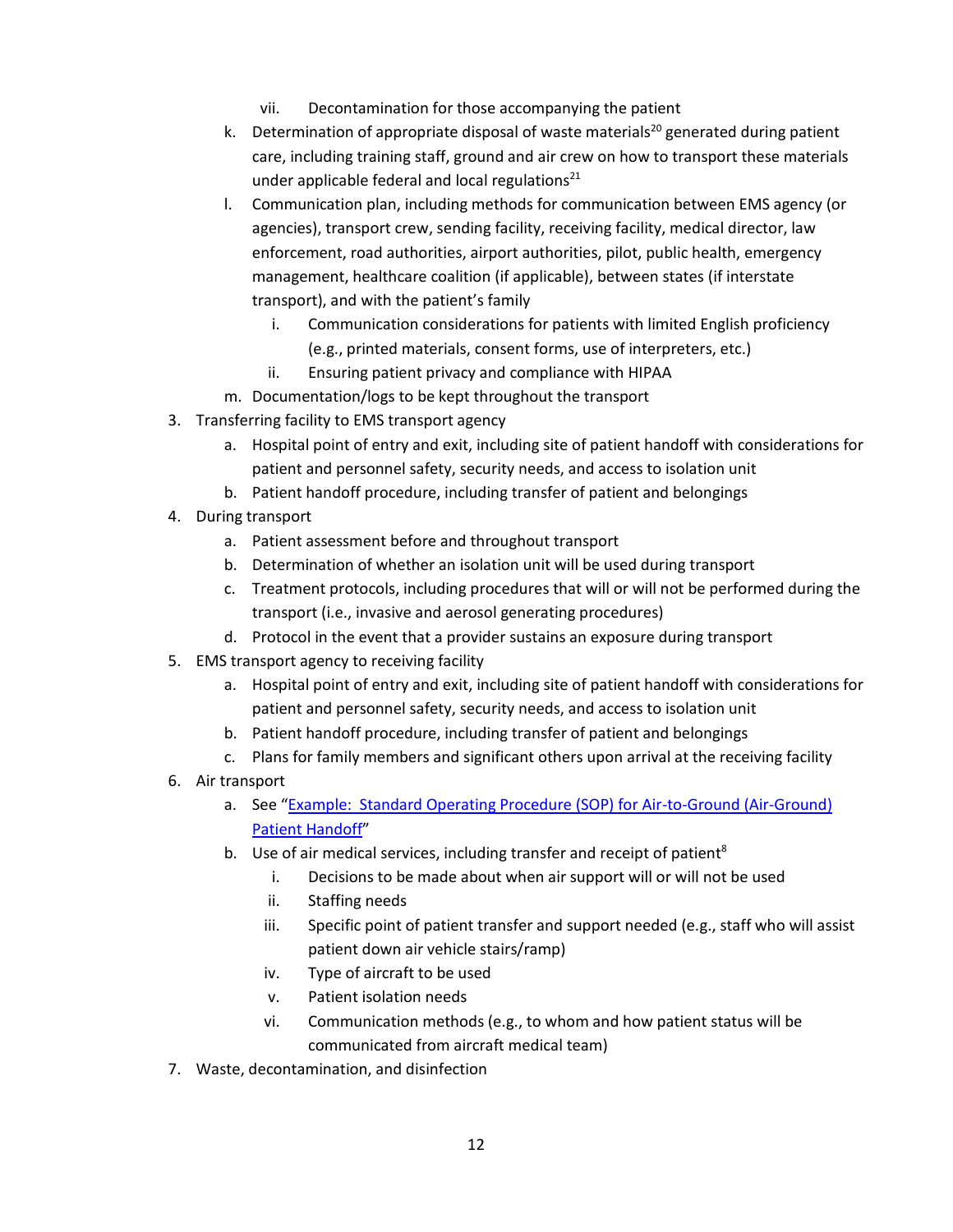- a. Location for decontamination and disinfection of ambulance, transport crew, equipment, including reusable PPE (e.g., Powered Air-Purifying Respirators [PAPRs]), and aircraft
	- i. Decontamination of patient property/belongings
	- ii. Decontamination of corridor/route through the facility, if applicable
	- iii. Provision of clothing (i.e., scrubs), if needed, for EMS crew following decontamination
- b. Procedures and standards fo[r decontamination and disinfection](http://www.cdc.gov/vhf/ebola/healthcare-us/emergency-services/ambulance-decontamination.html) of ambulance
- c. Procedures and standards for decontamination and disinfection of equipment
- d. Procedures for securing and disposing of waste under applicable federal and local regulations
- e. Procedures for decontamination of other types of vehicles that may be used during transport
- 8. Patient death during transport
	- a. Determine a process for making the decision on where the patient should be transported (e.g., receiving facility) if the patient dies during the transport.
	- b. Procedure for notifying patient's family members and significant others
	- c. Procedure for ensuring appropriate decontamination of ambulance after patient remains are removed
	- d. Procedures for securing, packaging, and disposition of human remains under applicable federal and local regulations
	- e. Consult CDC's "[Guidance for Safe Handling of Human Remains of Ebola Patients in U. S.](http://www.cdc.gov/vhf/ebola/healthcare-us/hospitals/handling-human-remains.html)  [Hospitals and Mortuaries](http://www.cdc.gov/vhf/ebola/healthcare-us/hospitals/handling-human-remains.html)."[39](#page-35-0)
- 9. Follow-up activities
	- a. Monitoring/surveillance of transport team (i.e., 21-day monitoring<sup>[22](#page-22-0)</sup> for EMS providers potentially exposed to Ebola)
	- b. Provision of food and fluids to transport team after decontamination
	- c. Mission debriefing with the transport team, including a review of how the transport went, challenges, safety issues, suggestions for improving the process with future transports, etc., immediately following the transport
	- d. Provide voluntary debriefing, employee assistance program (EAP) services, and/or counseling, as needed, for transport crew, family members, and significant others. Ensure that providers are aware of available behavioral health resources and refer them to behavioral/mental health providers as needed.
	- e. Plan for quarantine of transport crew, if necessary, including leave time, compensation, housing, and when personnel can return to normal work duties (i.e., during or after completion of monitoring period).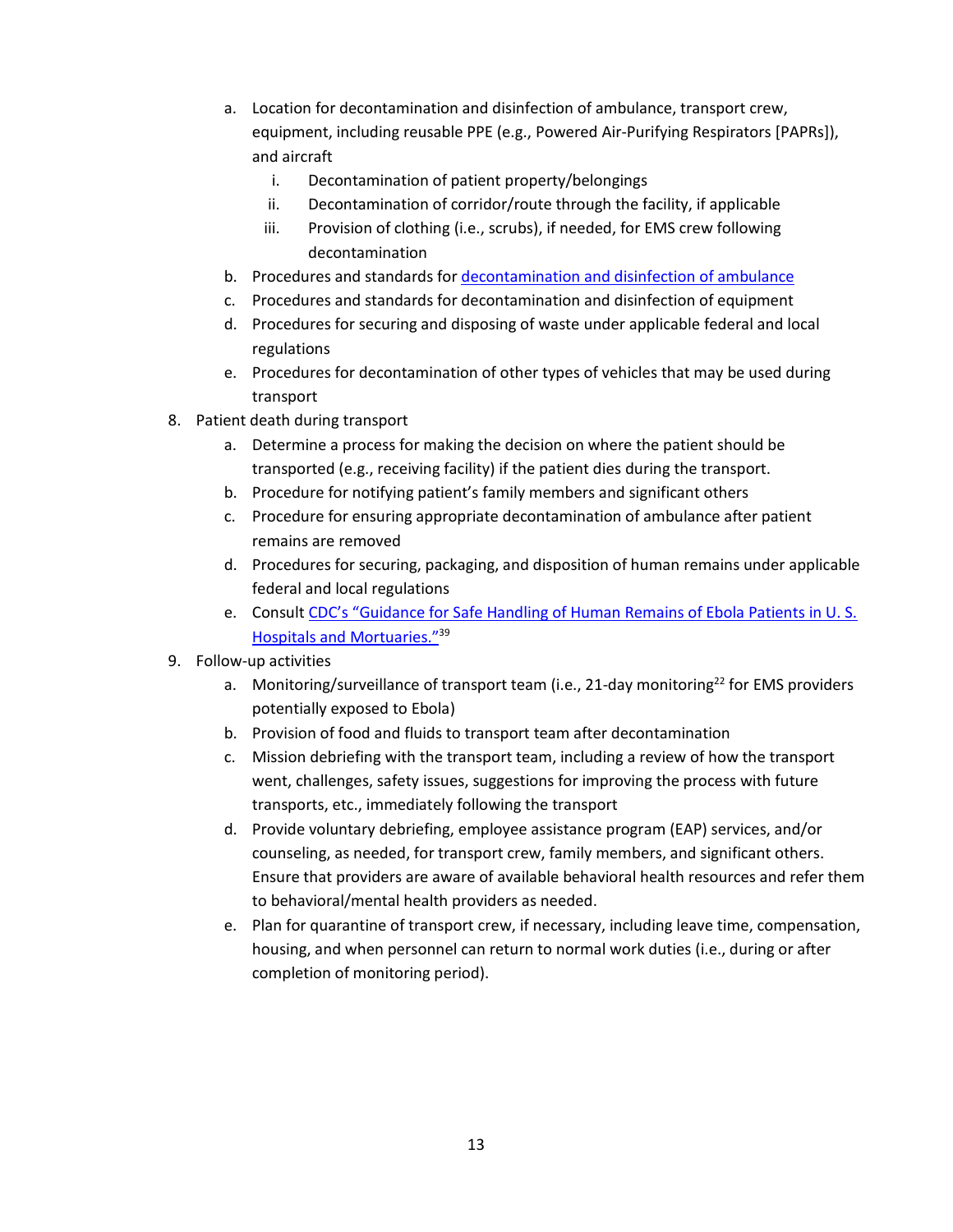## <span id="page-21-0"></span>4. Personnel

## Key Points

- Selecting transport staff is an important part of the planning process and should meet the medical needs of the patient(s). The education, experience, and legal authorities of the transport personnel are important considerations.
- Staff participation in the transport of PUIs or patients with confirmed Ebola has generally been voluntary. However, staff participation is dependent on training and skillset.
- Sufficient and consistent PPE for all transport personnel is required.
- Regular training and exercising is necessary.
- A post-transport and post-event medical monitoring/follow-up system is essential.

## Considerations

## Staff selection

- When selecting transport staff, take the following into consideration:
	- $\circ$  The medical needs of the patient and the authority, education, and experience of personnel to meet those needs
	- o Type and number of staff (e.g., EMTs, paramedics, nurses, advanced practice providers, and physicians) and education
	- o Length of transport
	- o Patient condition
- Determine the staffing requirements (i.e., EMS providers, facility personnel) for the transport. Consider whether staffing needs may be altered for transports of pediatric patients or patients with special healthcare needs.

## Staff education, training, and exercises

- Determine a process for educating, training, and exercising staff who may be involved in interfacility transports. Include a timeframe for and content of refresher training (e.g., at least yearly). Include how competency will be evaluated.
- Consider pathogen-specific education of initial staff selected and in the determination of existing competencies.
- Ensure that training includes the following components:
	- o Appropriate PPE selection
	- o Donning and doffing of PPE with appropriate supervision
	- o Decontamination and maintenance procedures, including for reusable PPE
	- $\circ$  Documentation of potential exposures to staff and procedures to follow in the event of an exposure
	- $\circ$  Procedures for transporting infectious waste and hazardous materials transport regulations
- Participate in exercises with partners in the healthcare coalition and others in the community.
- Determine what specific personnel roles should be included in training simulations (e.g., EMS providers, patients [adult/children/special needs], emergency management, law enforcement, public health, hospital staff, etc.).
- Identify funding, if available, for the cost of training and exercises.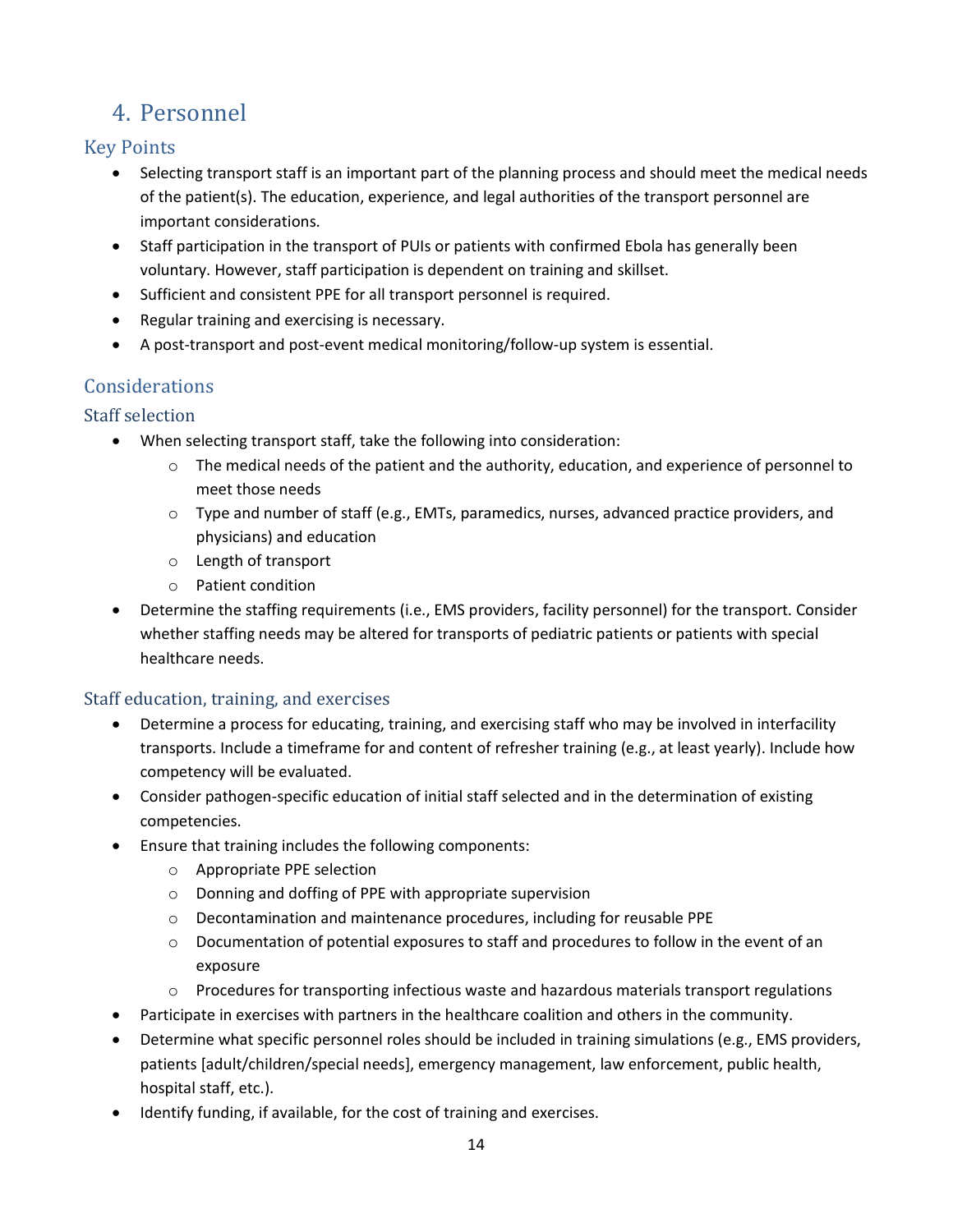Determine who is responsible for follow-up activities such as development and implementation of an improvement plan.

#### Post-event monitoring and support

- <span id="page-22-0"></span> $\bullet$  Determine the process for staff follow-up and monitoring<sup>22</sup> after transport, including procedures for exposures. Consider the use of posters to aid in following these procedures.
- Determine who will be conducting post-event staff monitoring (e.g., the employer, local public health department, hospital personnel).
- Identify procedures for managing staff exposures and their follow-up.
- Educate staff on post-event monitoring procedures, travel restrictions, etc.
- Select a point-of-contact for family of transport crew members in case there are questions or concerns.
- Provide voluntary debriefing, EAP services, and/or counseling, as needed, for transport crew, family members, and significant others. Ensure that providers are aware of available behavioral/mental health resources and refer to behavioral/mental health provider as needed.

#### Equipping personnel

- Ensure that all transport personnel and others who may be exposed have similar PPE, including fit testing, appropriate training, as indicated by their level of exposure/risk, that is consistent across facilities and states, as well as training on when and how to put on, use, remove, and clean and maintain the PPE (for reusable PPE items).
- Develop a plan for identifying infection control breaches and corrective actions to be taken, if necessary.
- Supply compliance monitoring logs/worksheets for equipment to be used and for care during transport.
- Conduct regular inspections of equipment to ensure functionality, including checking expiration dates on all equipment.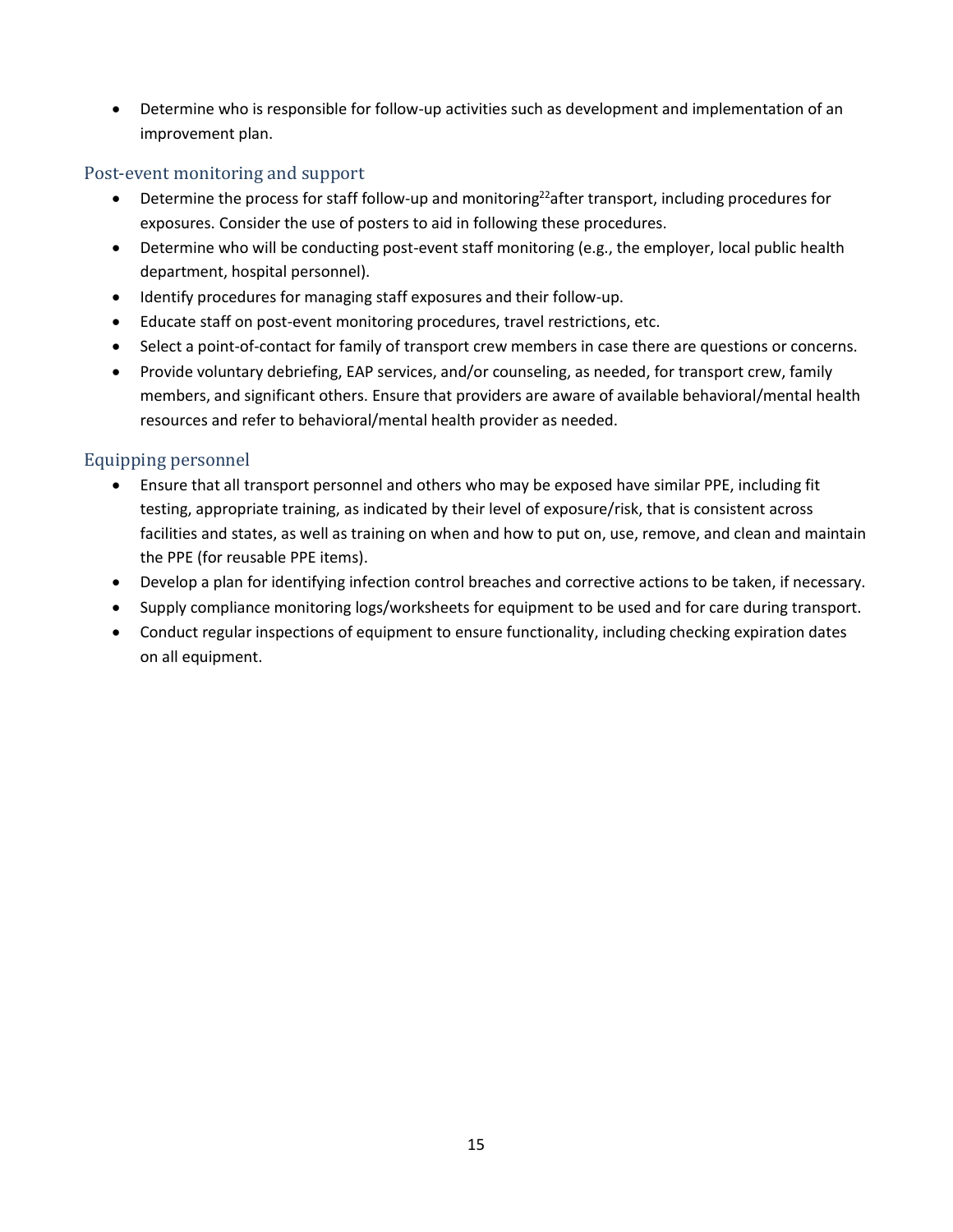## <span id="page-23-0"></span>5. Infection Control – Personal Protective Equipment (PPE)

### Key Points

- Develop an infection control SOP.
- An essential step to appropriate infection control is ensuring that there is a sufficient supply of PPE for EMS transport agency providers.

## Considerations

#### Overview of basic infection control strategies

- Designate an infection control officer/specialist and determine his or her role during the transport based on CDC guidelines and supported by the EMS agency medical director. Determine if multiple infection control officers/specialists will be involved (e.g., from sending facility, from receiving facility, from EMS transport agency) and which infection control officer has responsibility/authority as the patient is moved from sending facility to receiving facility.
- $\bullet$  Identify a protocol for how to respond in the event of a PPE breach.<sup>23</sup>
- Ensure that a plan is in place for storage and disposal of waste and disinfection of PPE and contaminated equipment/facilities.
- Be familiar with decontamination procedures following transport.
- Ensure that sufficient decontamination agents are available and in stock.

#### Supply chain

- Ensure that there is a sufficient supply of PPE for EMS transport agency providers and protocols for obtaining additional PPE supplies.
- Be cognizant of expiration dates of certain PPE, including respirators.
- Collaborate with state EMS office and public health, emergency management, sending and receiving facilities, and other healthcare organizations or systems to address any potential supply chain issues.
- Coordinate with partners (e.g., state and local public health, healthcare coalitions, private partners).
- Determine the role of state/federal public health authorities in assisting the healthcare sector in prioritizing orders with manufacturers/suppliers.

#### Appropriate PPE

- Determine the appropriate level of PPE for each member of the transport team based on patient condition and symptoms, length of transport, operating environment, provider competencies, availability of supplies, and guidelines provided by CDC and supported by the EMS agency medical director. Involve stakeholders in these discussions, including EMS, public health, and clinical care providers. The determination should also consider a worker's ability to wear certain types of PPE (e.g., medical clearance, and fit testing).
- Select PPE that is appropriate for use in healthcare infection control scenarios. If EMS personnel plan to use PPE and procedures based on HAZMAT training, encourage them to review the appropriateness of these processes with the state or local health department and to consider that OSHA recommends avoiding cleaning techniques, such as using pressurized air or water sprays, that may result in the generation of bioaerosols.<sup>24</sup>
- Determine work/rest cycles for personnel wearing PPE.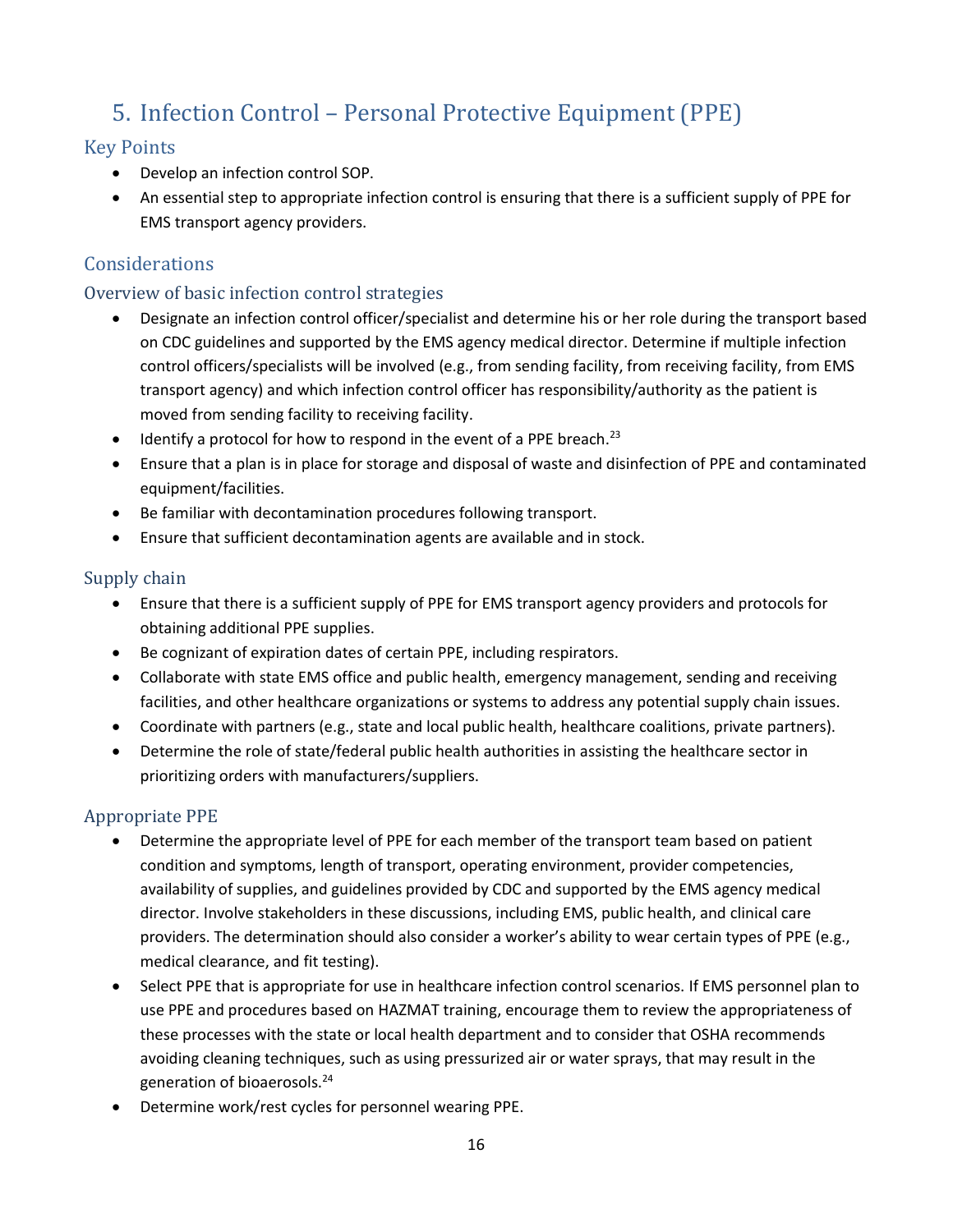- <span id="page-24-0"></span> $\bullet$  Be familiar with infection control guidance from federal agencies and organizations.<sup>25,26,27</sup>
- **•** Review lessons learned from previous transports of patients with Ebola.<sup>[29,](#page-25-1)[30,](#page-25-2)[31](#page-25-3)</sup>

#### PPE donning/doffing

- Identify the location where donning/doffing will occur. Provide geographic-specific information to EMS transport agency providers.
- Develop standardized criteria on who can serve as an official observer for donning and doffing. Verify the process for donning/doffing and how supervision will be recorded. Ensure that current guidelines<sup>[25](#page-24-0)</sup> are being followed, with a checklist used by the trained observer to guide healthcare workers at each point during every donning and doffing procedure.
- Ensure that doffed PPE is properly packaged for disposal with disinfectant and that proper packaging and disinfectant are available at all doffing locations.
- Ensure that staff decontamination materials are available at donning/doffing locations, and verify the process for decontamination and how supervision will be recorded.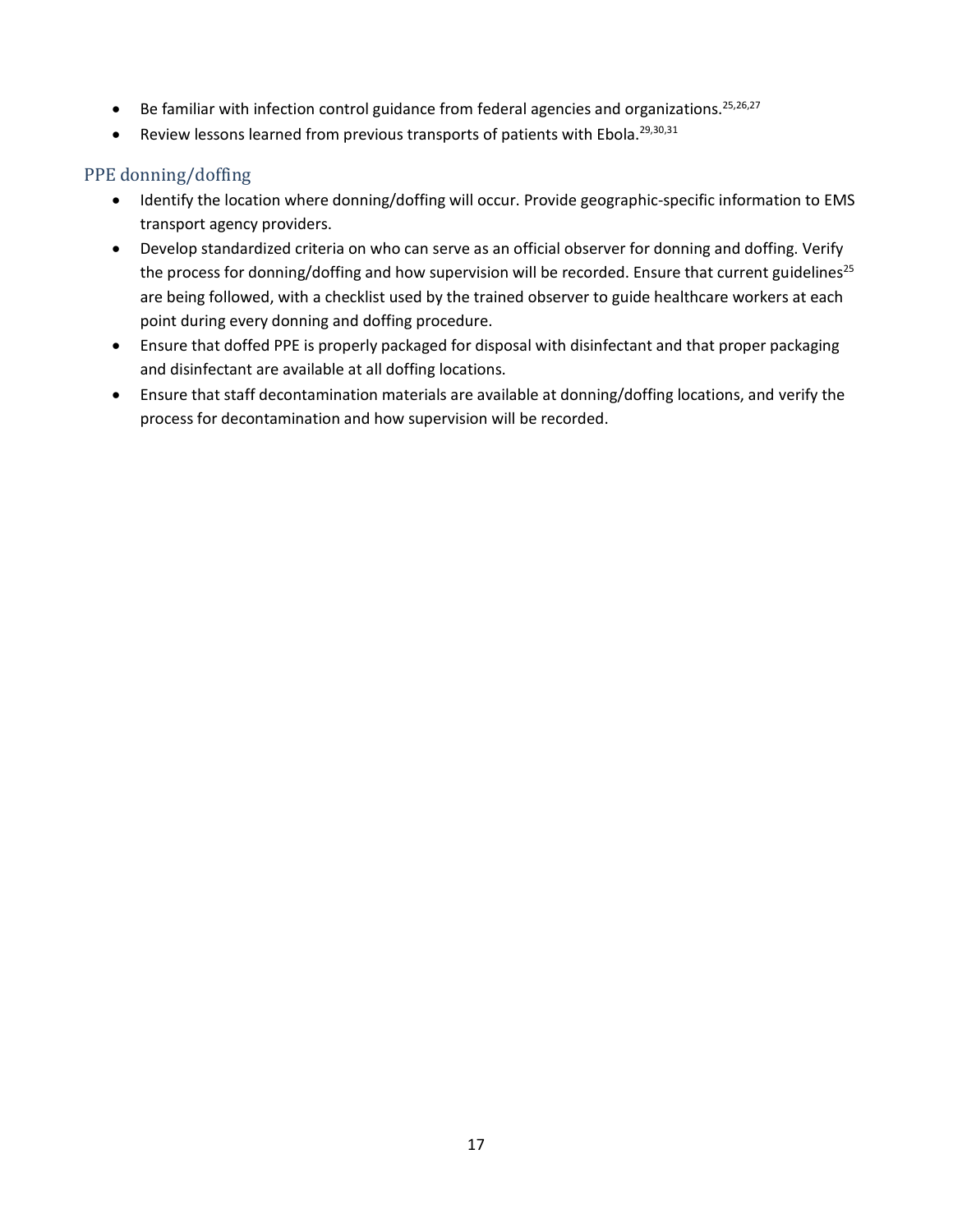## <span id="page-25-0"></span>6. Ambulance Preparation and Configuration

### Key Points

- Configure the ambulance and carry equipment in a manner that minimizes the risk of exposure, protects the ambulance from contamination, and facilitates disinfection.
- It is essential to have enough appropriate equipment and supplies in the ambulance to provide emergency care during patient transport, if necessary. Maintain additional equipment in closed containers, when possible.
- Minimum ambulance equipment varies and is regulated by each state.
- Additional equipment may be included in the transport vehicle or an additional vehicle but may be dependent on the EMS system structure and resource capability, state requirements, patient needs, and transport vehicle configuration and capabilities.<sup>28</sup>
- Transport agencies should be prepared to put any equipment through a thorough disinfection process or dispose, if appropriate.

## Considerations:

#### Ambulance preparation

- Consider the following when developing plans for ambulance preparation: patient symptoms, length of time required for the patient transport, whether the driver compartment is isolated from the patient, and whether a designated transport vehicle will be used.<sup>29,30</sup>
- <span id="page-25-3"></span><span id="page-25-2"></span><span id="page-25-1"></span> Determine the resources needed to prepare the ambulance for transfer of a PUI or a patient with confirmed Ebola. 31
- Determine if a designated vehicle will be used for these transports.
- Determine what type of vehicle and capabilities will be used for these transports (e.g., Type I).
- Consider the use of a step-by-step checklist during ambulance preparation.

#### Minimum equipment

- Some agencies may have a designated transport vehicle for transporting patients with Ebola. Carry all equipment in compliance with state minimum requirements for an ambulance, but in a manner that protects from contamination. Meet equipment requirements necessary for the patient transfer (and approved by the medical director) and provider protection that are consistent with state/local licensing regulations.
- Consult state recommendations on minimum ambulance equipment.<sup>32</sup> Consider whether the minimum equipment list is consistent with the recommended equipment for ground ambulances, or if additional equipment and supplies should be included.
- Coordinate the list of minimum equipment with the state EMS office and local medical director to address consistency with state law/rules or obtain a waiver from them, if required. These may vary by state. Depending on the jurisdiction, the state EMS regulatory agency may need to approve a waiver if certain equipment not deemed necessary for the transport is removed from the ambulance.

#### Transport resources and staff

 Determine recommended specialized items that may be necessary during transport, as well as their availability. Items may include: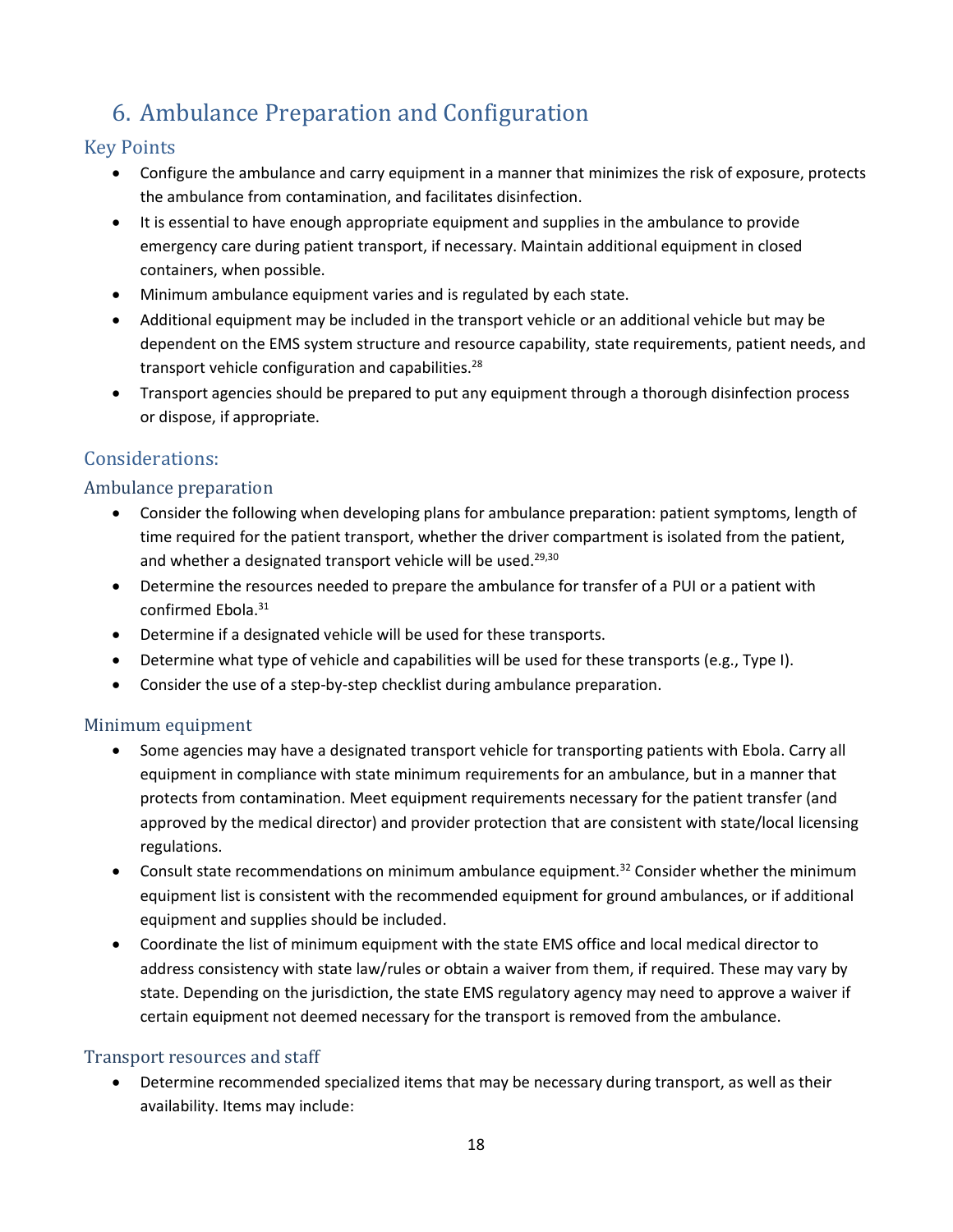- o Diapers (adult and pediatric)
- o Medications (e.g., antidiarrheal/antiemetic)
- o Barrier sheets or body bags
- o Patient PPE
- o Large capacity emesis containers
- o Disposable stethoscopes and blood pressure cuffs
- o Red biohazard waste bags
- o EPA-registered disinfectant wipes (for spills during transport)
- o Fluid administration guidelines
- o Sedation and/or pain control guidelines
- o Additional gear, as needed, based on condition of the patient
- o SOPs to prevent contamination of environmental surfaces
- Address ambulance licensing and patient care personnel licensing requirements within, and between, the states in which the transports will be occurring. Determine if there are reciprocity requirements (if needed) for EMS transport (ambulance) licensing and patient care personnel licensing and if there are provisions for an occasional transport with the states in which the ambulance and personnel may not be licensed.
- If transport resources are limited, develop a contingency plan for appropriate isolation and/or quarantine. Include who will provide medications, equipment, supplies, and provisions for the quarantined patient and their wastes.
- For interstate transports, determine if there are requirements for licensed staffing in ambulances or if a waiver is needed to deviate from the standard. Determine if all transport staff crossing state lines meet these requirements, or if other legal workarounds have been provided in advance.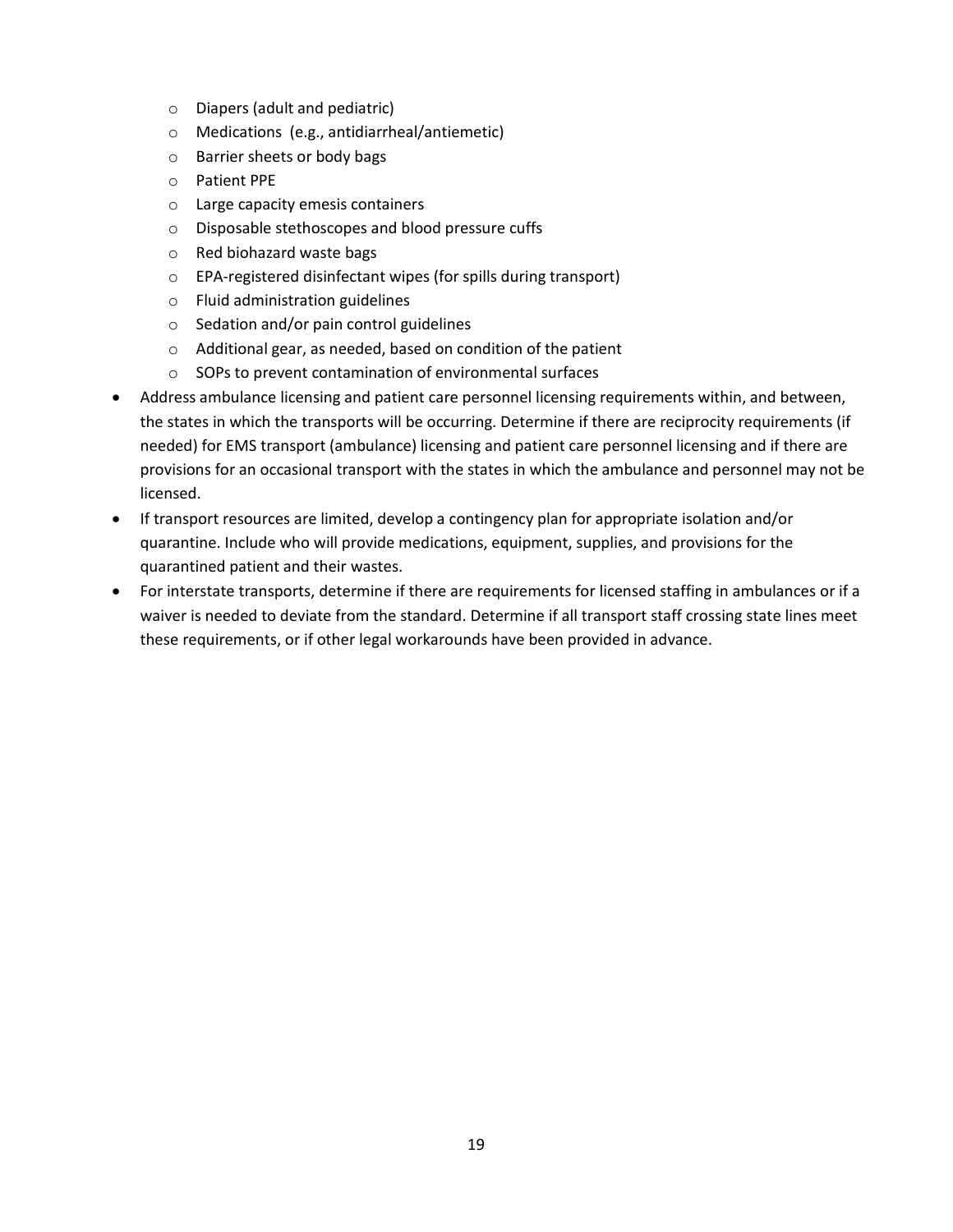## <span id="page-27-0"></span>7. Patient Preparation

## Key Points

- Patient preparation for transport may depend on resources, EMS structure, state requirements, and patient status.
- Patients should be prepped for transport in order to minimize the risk of disease transmission and environmental contamination. Consider dressing the patient in an impervious suit or draping the patient in impervious drapes as tolerated to limit exposure of the transport team or environmental surfaces to infectious body fluids.
- Stabilize the patient's condition, including management of signs and symptoms (e.g., nausea, vomiting) to maximize the likelihood of an event-free transport. Any required interventions (e.g., aerosol generating procedures) should be performed before or after transport in a controlled manner to minimize transport team interactions during transport.

## **Considerations**

- Include plans for patients with functional or access needs (e.g., hearing, vision, limited mobility), device dependence, and limited English proficiency, and for pediatric or elderly patients. Consider the developmental stage of the patient, especially with pediatric patients, when addressing fears associated with PPE, fears of not having family members present, and an understanding of the transport process.
- Determine if patient isolation units will be used during transport. If they are available, develop guidance for providers on when these should be used. Consider patient comfort and symptoms when making these decisions.
- Educate the patient, family members, and significant others, as appropriate, on why the patient is being transferred, the destination, and the transport process and procedures.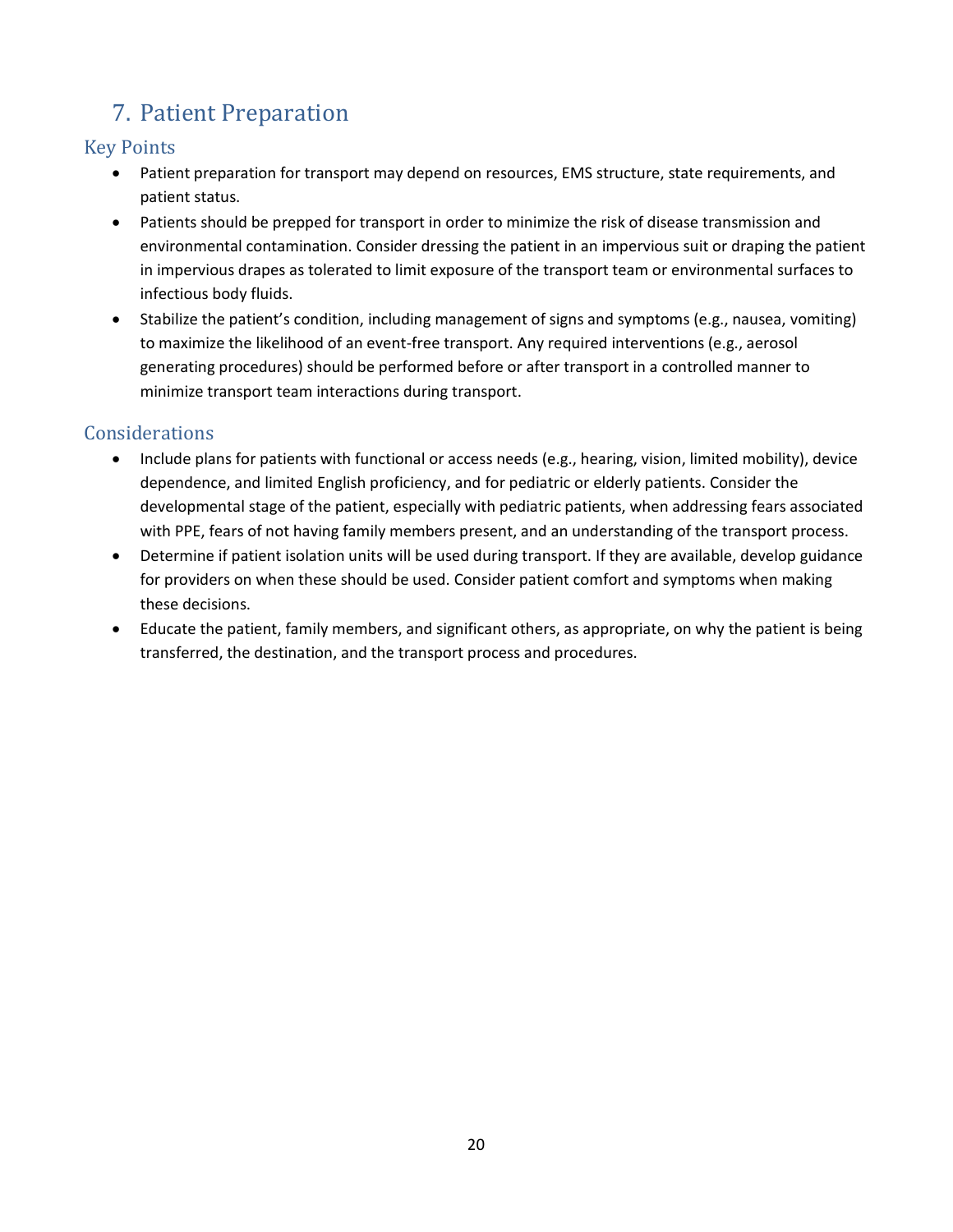## <span id="page-28-0"></span>8. Clinical Care during Transport

## Key Points

- There is considerable state variation in legal authorities of local, state, and regional medical authorities and the ability to implement various clinical care guidelines; therefore, clinical procedures during transport will vary by state.
- Discussions between the EMS medical director, state EMS official, and public health need to take place regarding protocols that apply and procedures that could be performed or will not be considered during transport (e.g., resuscitation, intubation, other invasive procedures). Plans should consider patient symptoms, required devices and medication needs, type of PPE necessary, and length of transport time.
- Consider what will be done if the patient's condition deteriorates prior to reaching the destination facility.

## Considerations

### Procedures during transport

- The transporting agency's medical director, state EMS and public health officials, transport teams, and hospital-based treatment teams should discuss which protocols and procedures could be performed and which will not be considered during the transport (e.g., resuscitation, intubation, or other invasive procedures). Plans should consider patient symptoms and condition, required devices and medication needs, types of PPE necessary, and length of transport time.
- Consider unique requirements for patients with functional or access needs (e.g., hearing, vision, limited mobility), device dependence, and limited English proficiency, and for pediatric or elderly patients.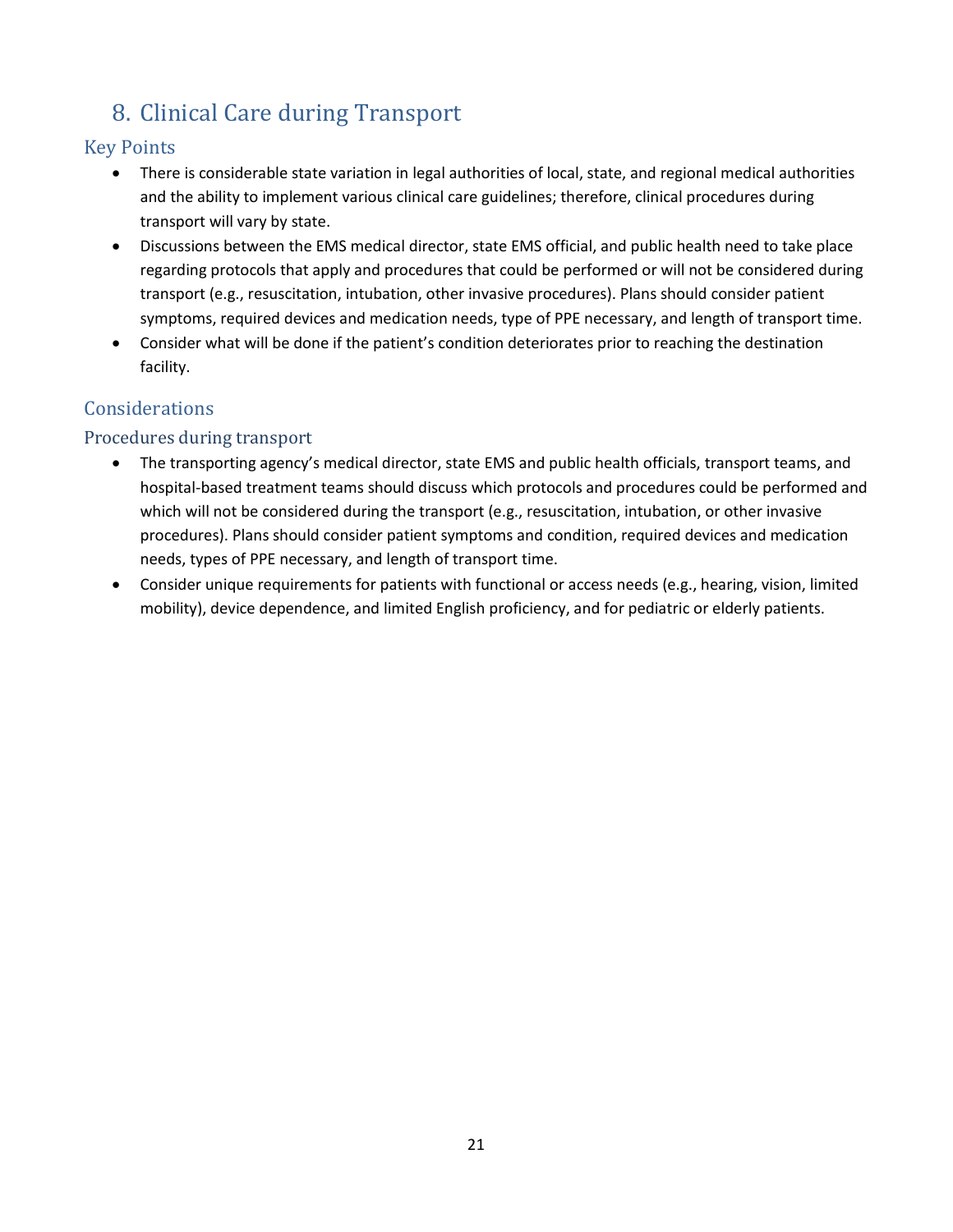## <span id="page-29-0"></span>9. Additional Considerations during Transport

#### Route

- Discuss the planned transport route with state/local law enforcement and emergency management, and determine how to secure the route. Determine whether a security escort will be needed during the transport and, if so, who will provide the escort (e.g., local, state, tribal, federal law enforcement).
- Verify planned transport route with the state department of transportation.t (e.g., determine any detours, etc.).
- Determine the mode of transport (i.e., the use of red lights and sirens).
- Develop a contingency plan/route in case of vehicle failure, inclement weather, route restrictions, motor vehicle crash, and/or deterioration in patient condition prior to reaching the destination facility.
- For long transports, consider a plan for refueling; may identify multiple possible refueling points on the designated route.

#### Other

- Determine if there will be a vehicle following the ambulance and who will staff that vehicle (e.g., additional EMS staff, medical director, physician, law enforcement).
- Consult current infection control guidance<sup>[25](#page-24-0)</sup> and establish a plan to manage provider exposure (e.g., fluid exposure, needlestick) occurring during the transport.
- For long transports, consider crew and patient comfort and necessities (e.g., meals, restroom, staff change). Consider conducting staff changes at a hospital (e.g., parking lot), fire station, or law enforcement headquarters.
- Determine where ground-to-ground patient handoff will occur, how the scene will be secured, procedures for donning/doffing, decontamination, and waste disposal.
- Determine how the transporting unit will communicate during transport (e.g., hand operated radio microphone, cellular phone, secure radio channel, video link) with pre-defined entities, such as the receiving facility, command center, law enforcement, mutual aid, etc.
- <span id="page-29-1"></span> Determine appropriateness of parental/guardian presence for children as well as for adults and children with special needs. $33$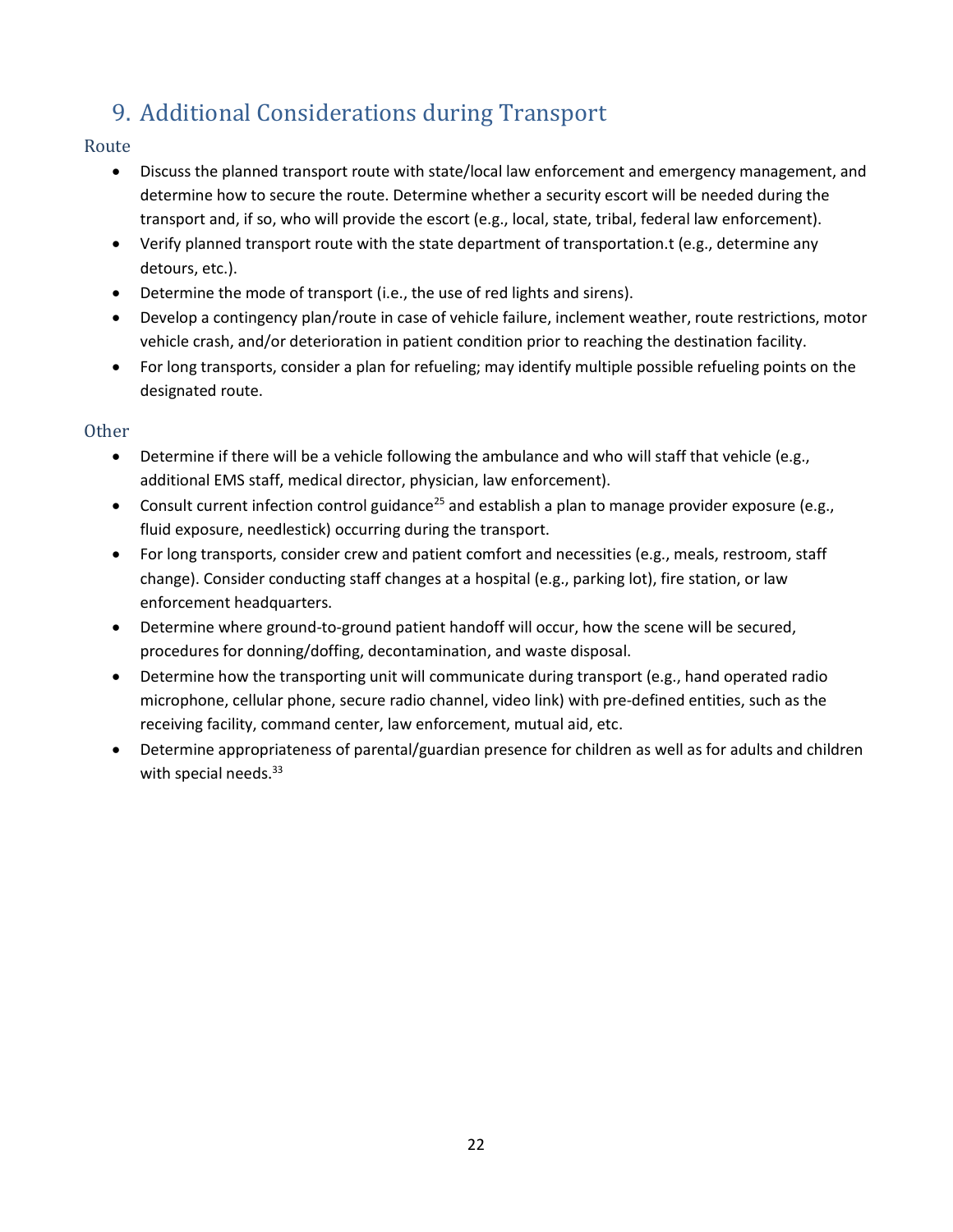## <span id="page-30-0"></span>10. Arrival at Destination

## Key Points

- Communication with the receiving facility's hospital administration and medical staff before and during the transport is important during these patient transports.
- See example SOPs: "Example: Standard Operating Procedure (SOP) for Patient Handoff between a [Healthcare Facility and a Transporting Ambulance](http://www.cdc.gov/vhf/ebola/healthcare-us/emergency-services/patient-handoff.html)" and "[Example: Standard Operating Procedure \(SOP\)](http://www.cdc.gov/vhf/ebola/healthcare-us/emergency-services/air-ground-patient-handoff.html)  [for Air-to-Ground \(Air-Ground\) Patient Handoff](http://www.cdc.gov/vhf/ebola/healthcare-us/emergency-services/air-ground-patient-handoff.html)"

## **Considerations**

## Transfer of patient care to receiving facility

- Determine who will provide communication and information with the receiving facility's administration and medical staff; communicate with them before and during the transport.
- Determine a safe and secure location to transition care. Identify a primary and back-up location for transfer of care to take place. Ensure these locations are away from the media.
- Prepare for media presence before, during, and upon arrival at the receiving facility. Develop a plan for the protection of patient and family identification from media.
- Notify and work with security and law enforcement to secure the scene at sending and receiving facilities.
- Consider plans for restricting access to the receiving area by facility staff. Determine a method for informing facility staff of restrictions related to receiving a PUI or patient with confirmed Ebola.
- Follow procedures for patient handoff, including transfer of patient medical records.
- Consider additional staff who may be needed for assistance during handoff.
- Maintain a patient care record for patient management during transport.
- Determine the process for handoff of patient belongings, if any.
- Verify the location for donning and doffing PPE.
- Verify the location for decontaminating ambulance and equipment.
- Notify the patient's family and significant others of arrival at the destination facility. Coordinate with the receiving facility to notify the family of where they should go upon arrival at the facility.
- Follow procedures for donning and doffing at the receiving facility, decontamination, and waste disposal.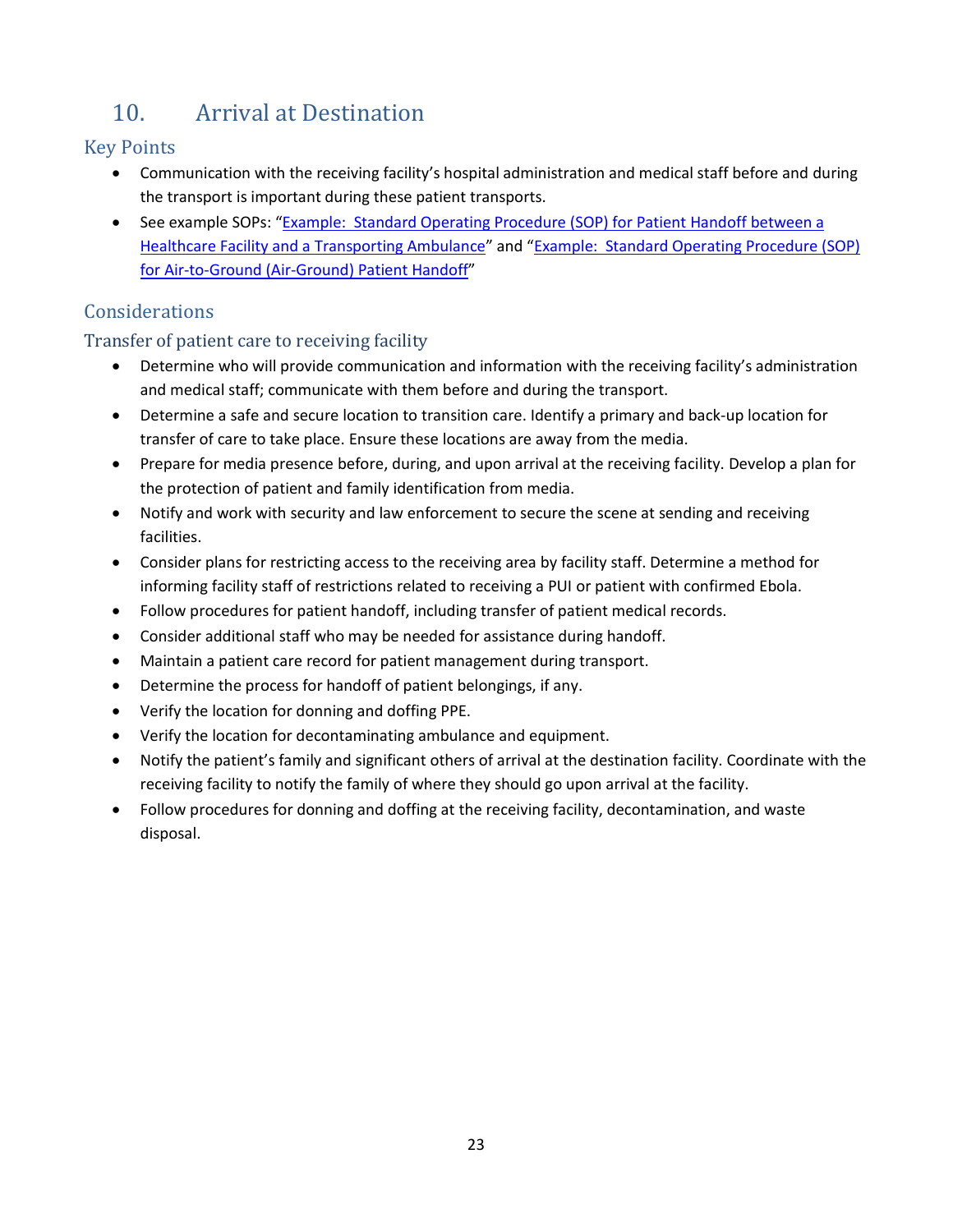## <span id="page-31-0"></span>11. Waste

### Key Points

- Waste generated in the care of PUIs or patients with confirmed Ebola is subject to local, state, and federal regulations.**Error! Bookmark not defined.**
- Protocols for handling waste are dependent on local practices. Hospitals often receive EMS infectious waste and should continue to do so if accommodated in the local SOP.
- Transportation of Ebola waste for disposal by government employees is excepted from the requirements of the HMR under  $\S 171.1(d)(5)$ , but transportation by government contractors is fully regulated. States regulate landfills.

### **Considerations**

- Establish plans/protocols for handling waste that are consistent with the state plan, including how medical waste will be packaged at the receiving facility, how long waste will be held at the facility, who will transport the waste to the medical waste disposal facility, which medical disposal facilities are used, and what documentation will be required.
- Ensure staff are educated on and follow local, county, state, and federal regulations and guidance regarding biohazard waste disposal.
- Collaborate with sending and receiving facilities and air and ground EMS agencies to discuss disposal of waste.
- Determine if infectious waste will be managed by the receiving facility or establish a relationship with an approved waste management agency.
- Identify an approved Ebola waste disposal process (including hospital on-site inactivation or movement by a waste vendor with a special permit, etc.).
- Identify the need for and acquisition of appropriate permits for biohazard waste disposal.
- Determine who will be responsible for EMS transport agency medical waste costs.
- Suspected Ebola waste generated while performing emergency medical services on a PUI or a patient with confirmed Ebola is excepted from the HMR under §177.823(a)(3). This exception applies to all segments of emergency transport: from the pick-up of a patient in an ambulance to the hospital; after delivery of the patient and until the ambulance arrives at a decontamination site; and during the transfer of a patient from one medical facility to another. Once an ambulance or emergency motor vehicle is at a location where decontamination of the vehicle is performed, any suspected Ebola waste offloaded from the vehicle must be inactivated on-site (e.g., through the use of disinfectant, autoclave, or incineration) or properly packaged as a Category A infectious substance for movement in transportation to a disposal site pursuant to federal requirements, including the Hazardous Materials Regulations (HMR; 49 CFR parts 171-180). This includes medical equipment, sharps, linens, used healthcare products such as soiled absorbent pads or dressings, kidney-shaped emesis pans, portable toilets; and used PPE (gowns, masks, gloves, goggles, face shields, respirators, booties, etc.) or byproducts of cleaning contaminated or suspected of being contaminated with a Category A infectious substance.<sup>34,35</sup>
- <span id="page-31-1"></span> Hazardous materials, including suspected Ebola waste, carried by air and used during dedicated air ambulance, firefighting, or search and rescue operations are also excepted from the HMR under § 175.9(b)(4), but once the aircraft is at a location where decontamination is performed, any suspected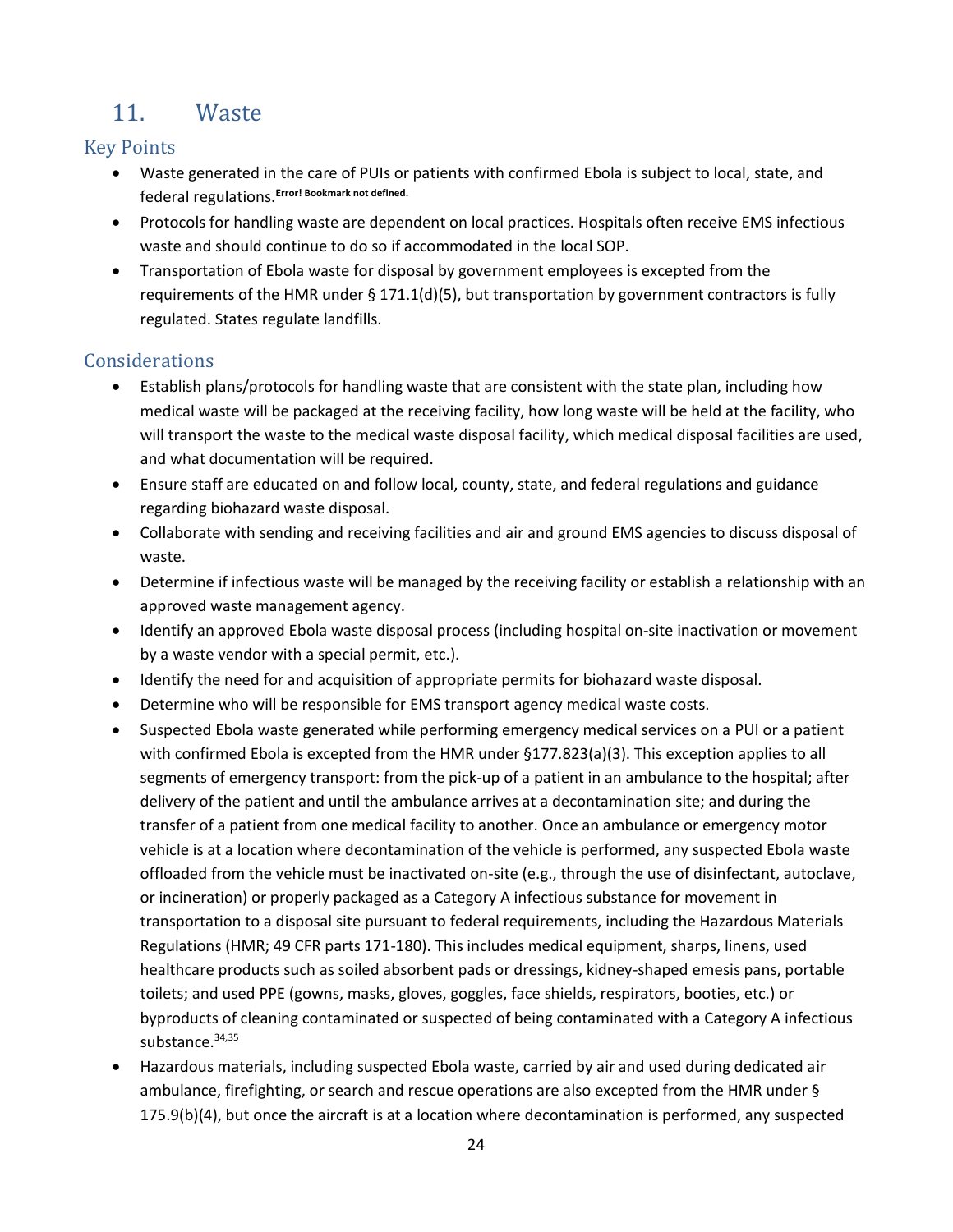Ebola waste offloaded must be packaged and transported in accordance with the HMR, or transported under a special permit granted by PHMSA.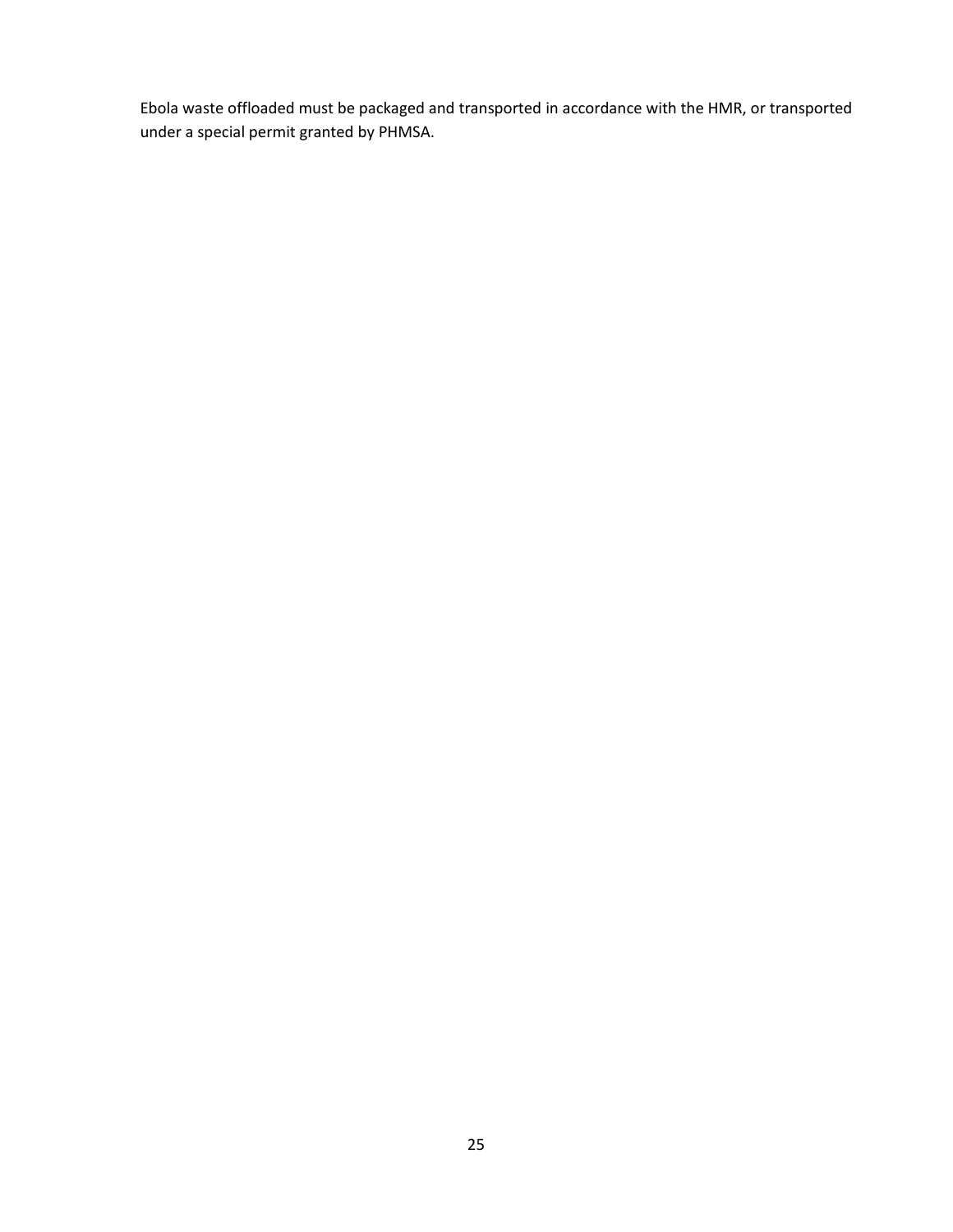## <span id="page-33-0"></span>12. Decontamination/Disinfection of Ambulance, Equipment, and Personnel

### Key Points

- Cleaning and disinfection of materials in various vehicles depends on several factors, including finishes, materials (e.g., carpets, upholstery, hard non-porous surfaces), and compatibility with disinfectants. Additional regulations and guidance (e.g., IATA) may also need to be considered for specific vehicles.
- Consider patient symptoms (e.g., vomiting, diarrhea) and risk of exposure to blood or body fluids when preparing for decontamination of the vehicle.
- See example SOP: "Example: Standard Operating Procedure (SOP) for Decontamination of an [Ambulance that has Transported a Person under Investigation or Patient with Confirmed Ebola](http://www.cdc.gov/vhf/ebola/healthcare-us/emergency-services/ambulance-decontamination.html)"

## Considerations

### Training and education

 Ensure that staff are educated, trained, and have completed exercises on decontamination/disinfection procedures.

### Decontamination/disinfection of vehicle and equipment

- Develop a plan and standards for disinfection/decontamination of the vehicle and determine whether this will vary due to the presence of patient symptoms, risk of exposure to blood or body fluid, and types of waste. Determine what type of supplies will be necessary (e.g., disinfectants, disposable cleaning cloths,  $etc.$ ).  $38$
- Determine the location where decontamination of the vehicle will take place. Consider using a wellventilated, large, enclosed structure and not an open space due to possible weather conditions and media.
- Determine who will supervise decontamination activities.
- Develop a plan and standards for decontamination/disinfection of used equipment that adheres to federal and state regulations. Determine what type of supplies will be necessary (e.g., disinfectants, disposable cleaning cloths, etc.).
- Determine who will provide and/or pay for the decontamination of the ambulance, equipment and supplies.
- For patients exhibiting bleeding, vomiting, diarrhea, or hemorrhage, use a U.S. Environmental Protection Agency (EPA)-registered [hospital disinfectant](http://www2.epa.gov/pesticide-registration/list-l-disinfectants-use-against-ebola-virus) with a label claim for a non-enveloped virus (norovirus, rotavirus, adenovirus, poliovirus) to disinfect ambulances used for transport of a PUI or patient with confirmed Ebola.
- <span id="page-33-1"></span>• The basic principles for blood or body substance spill management are outlined in the OSHA Bloodborne [Pathogen Standards](https://www.osha.gov/SLTC/bloodbornepathogens/standards.html) (29 CFR 1910.1030).<sup>36</sup> CDC guidelines recommend removal of bulk spill matter, cleaning the site, and then disinfecting the site.<sup>37</sup> For large spills, a chemical disinfectant with sufficient potency is needed to overcome the tendency of proteins in blood and other body substances to neutralize the disinfectant's active ingredient. An EPA-registered hospital disinfectant with label claims for non-enveloped viruses (norovirus, rotavirus, adenovirus, poliovirus)<sup>38</sup> and instructions for cleaning and decontaminating surfaces or objects soiled with blood or body fluids should be used according to those instructions.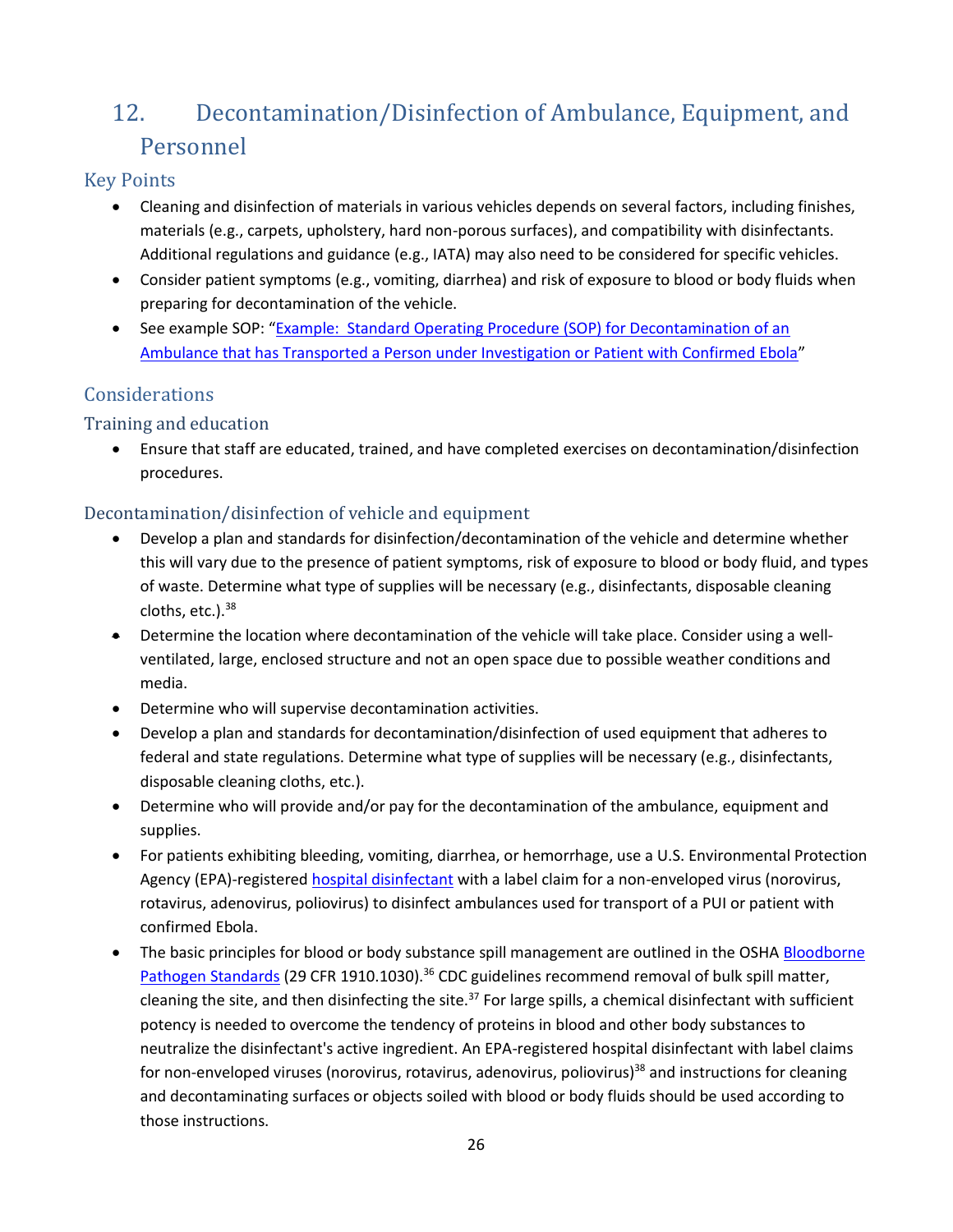### Crew to perform the decontamination/disinfection procedures

- Include in the plans whether a designated crew will be used for the decontamination procedures or if the transport crew will conduct the decontamination procedures. Select and provide workers with appropriate PPE and training on how to don/doff, use, clean, and maintain the PPE necessary for the decontamination/disinfection procedures. Also give consideration to hazards posed by cleaning and disinfection chemicals.
- Ensure that doffed PPE is properly packaged for disposal with disinfectant and that proper packaging materials and disinfectant are available at all doffing locations.
- Develop a plan for medical follow-up and monitoring of staff who performed the decontamination/disinfection procedures, and include local public health in the planning.
- Identify a plan for either isolation and/or quarantine of EMS personnel who may have been exposed. This may be necessary in the event of a crew member not wanting to go home to family members if there was a potential for exposure during the transport.
- Determine who will educate the transport crew's family, if needed, while ensuring that patient confidentiality is maintained.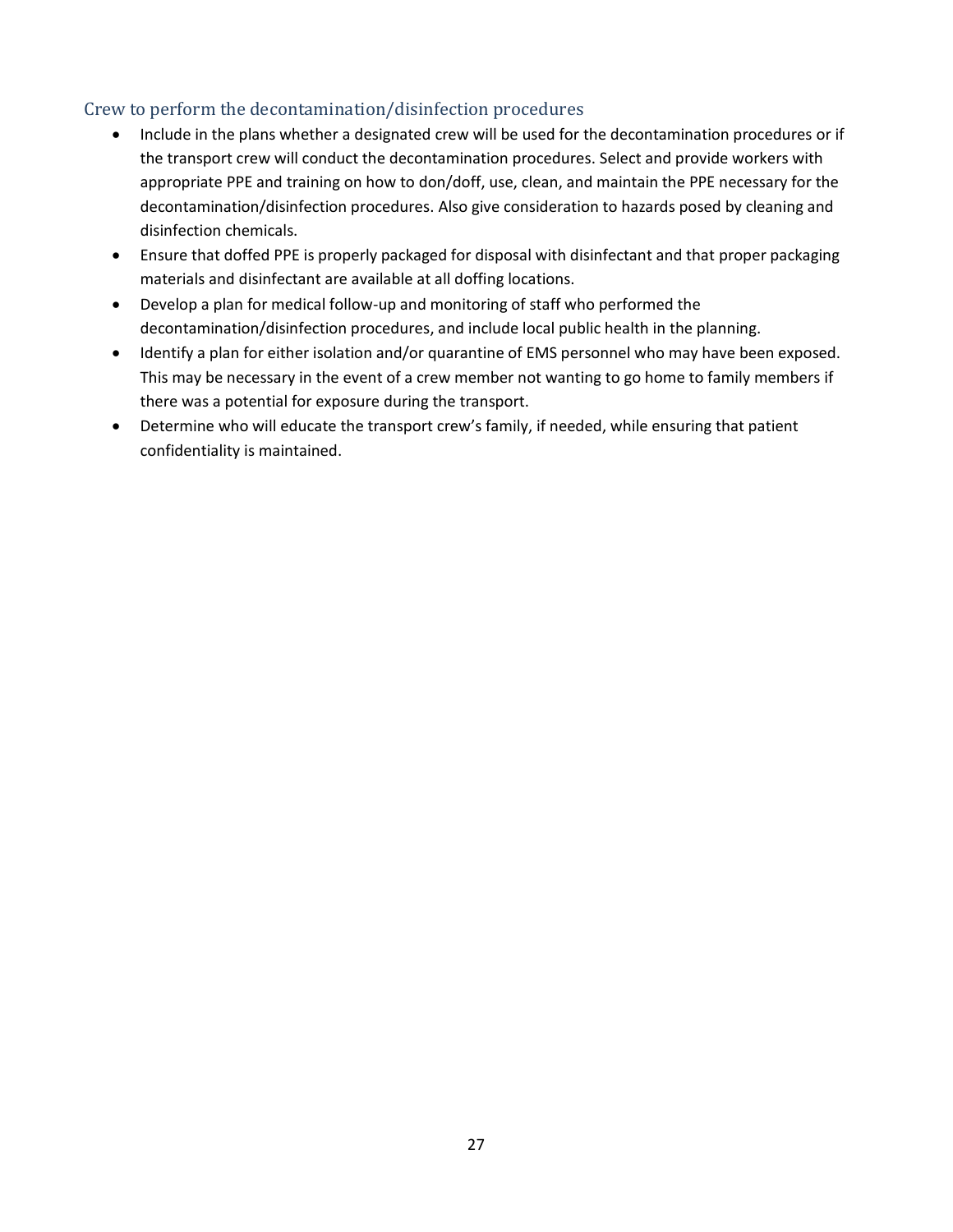## <span id="page-35-1"></span>13. Patient Death During Transport

## Key Points

- <span id="page-35-0"></span> $\bullet$  Develop a plan in the event that the patient dies during the transport.<sup>39</sup>
- Ensure that only personnel trained in handling infected human remains and wearing recommended PPE touch or move any remains that contain Ebola virus.
- Ebola virus can be transmitted in postmortem care settings through unsafe handling of remains.

## Considerations

- Coordinate with the regional ETC to determine if they will accept the body of a patient who dies in the ambulance during transport.
- Ensure that agreements are in place with mortuary facilities.
- Collaborate with healthcare and public health officials to determine who will perform postmortem preparation of the body.<sup>40</sup>
- Follow CDC guidelines for transportation of human remains once sealed in body bags.  $39$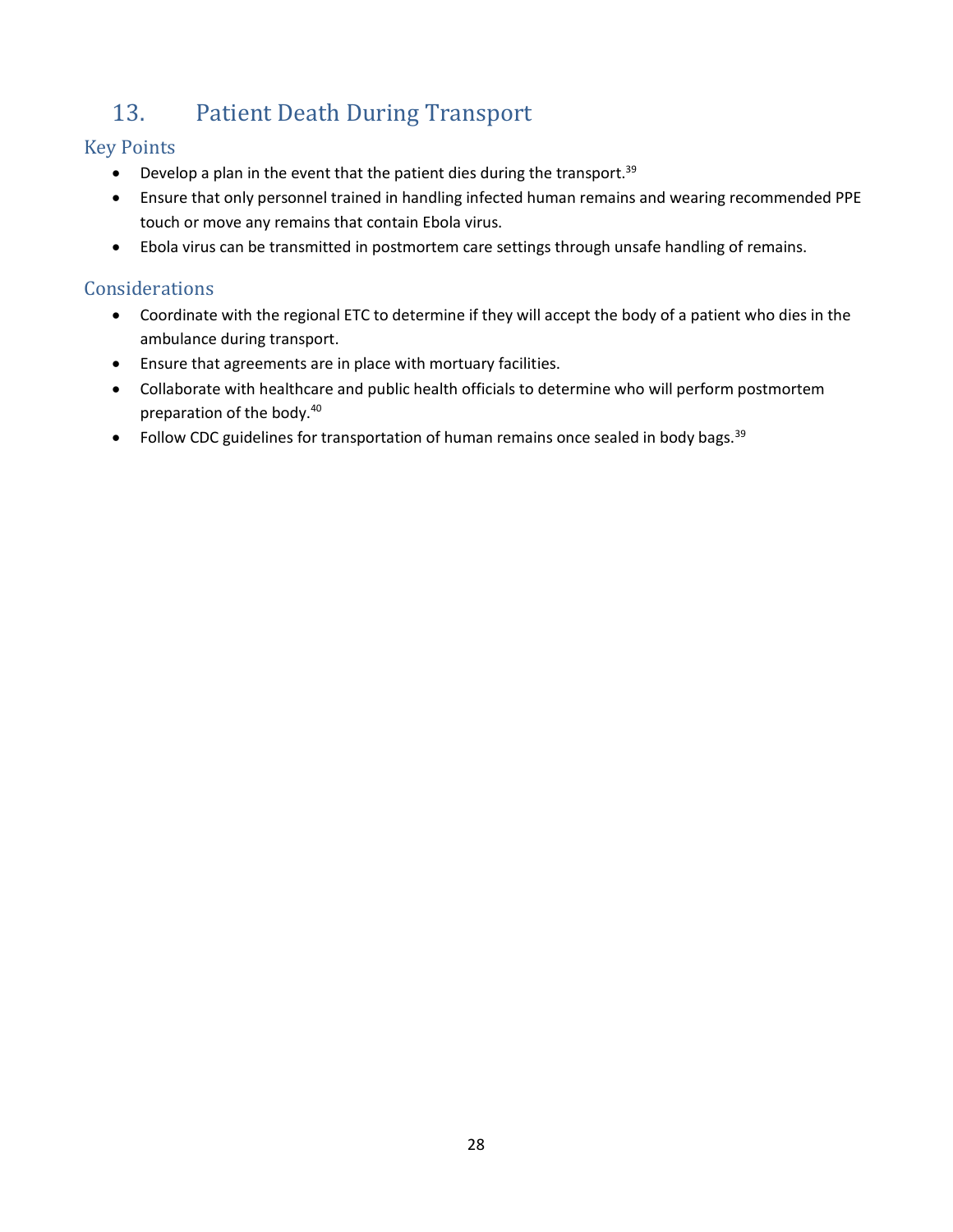## <span id="page-36-0"></span>14. Pediatric Considerations

## Key Points

• The presence of a guardian/parent might be needed in caring for these children so that the child can continue to be nurtured and supported while ill. Such caregivers should only travel with a child if the child is not exhibiting obvious bleeding, vomiting, or diarrhea. In the event that a parent or legal guardian cannot be present for transport, they may designate an alternative adult caregiver. The caregiver must use a face shield and surgical face mask, an impermeable gown, and two pairs of  $g$ loves. $33$ 

## Considerations

 $\overline{\phantom{a}}$ 

- Determine appropriateness of parental/guardian presence for children.
- Ensure that capabilities and protocols exist for transporting pediatric patients, with details for how to handle those with special healthcare needs, those who are device dependent, or those with access and functional needs.<sup>[14,](#page-18-2)[16,](#page-18-3)[33,4](#page-29-1)1,42,43</sup> Coordinate with relevant state/local social services agencies.
- Ensure that equipment to meet both basic and advanced life support needs of children is available.
- Consider staffing requirements and if these will change for the transport of a pediatric patient.
- Review the most current guidance regarding PPE use for the pediatric patient and caregiver.<sup>[33](#page-29-1)</sup>
- Discuss the use of isopods<sup>d</sup> with medical authorities to determine if these will be used when transporting pediatric patients.
- Provide the patient's family with information about what to expect during and after the transport.
- Infants and young children can have difficulty in managing body fluids. A diapered child shedding Ebola virus in the stool poses a risk to others in a care setting. There should be adequate availability of diapers of different sizes.

 $d$  An isopod (isolation transport unit) is described as equipment that allows full air circulation or negative pressure and access for up to three persons to provide patient care.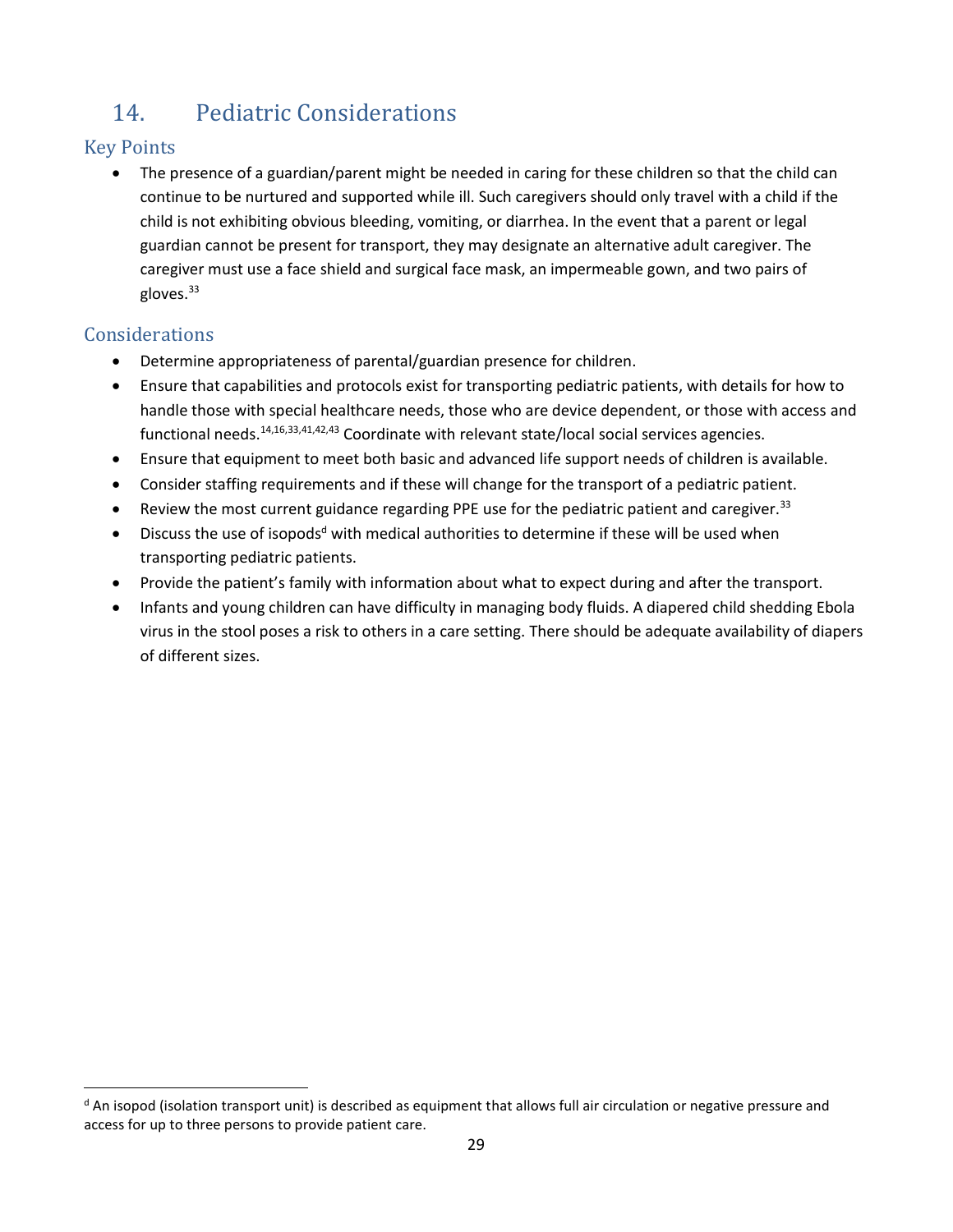## <span id="page-37-0"></span>Abbreviations

| AAR           | After Action Report                                         |
|---------------|-------------------------------------------------------------|
| <b>ASPR</b>   | Assistant Secretary for Preparedness and Response           |
| <b>CDC</b>    | <b>Centers for Disease Control and Prevention</b>           |
| <b>CFR</b>    | Code of Federal Regulations                                 |
| <b>CSC</b>    | <b>Crisis Standards of Care</b>                             |
| <b>DOT</b>    | Department of Transportation                                |
| EAP           | Employee Assistance Program                                 |
| EMS           | <b>Emergency Medical Services</b>                           |
| EMT           | <b>Emergency Medical Technician</b>                         |
| <b>EMTALA</b> | <b>Emergency Medical Treatment and Labor Act</b>            |
| EOC           | <b>Emergency Operations Center</b>                          |
| EPA           | <b>Environmental Protection Agency</b>                      |
| <b>ETC</b>    | <b>Ebola Treatment Center</b>                               |
| <b>FICEMS</b> | Federal Interagency Committee on Emergency Medical Services |
| <b>HIPAA</b>  | Health Insurance Portability and Accountability Act         |
| <b>HMR</b>    | Hazardous Materials Regulations                             |
| <b>IATA</b>   | <b>International Air Transport Association</b>              |
| ICS           | Incident Command System                                     |
| <b>MOU</b>    | Memorandum of Understanding                                 |
| <b>NHTSA</b>  | National Highway Traffic Safety Administration              |
| <b>OSHA</b>   | Occupational Safety & Health Administration                 |
| <b>PAPR</b>   | Powered Air-Purifying Respirator                            |
| PHMSA         | Pipeline and Hazardous Materials Safety Administration      |
| <b>PPE</b>    | Personal Protective Equipment                               |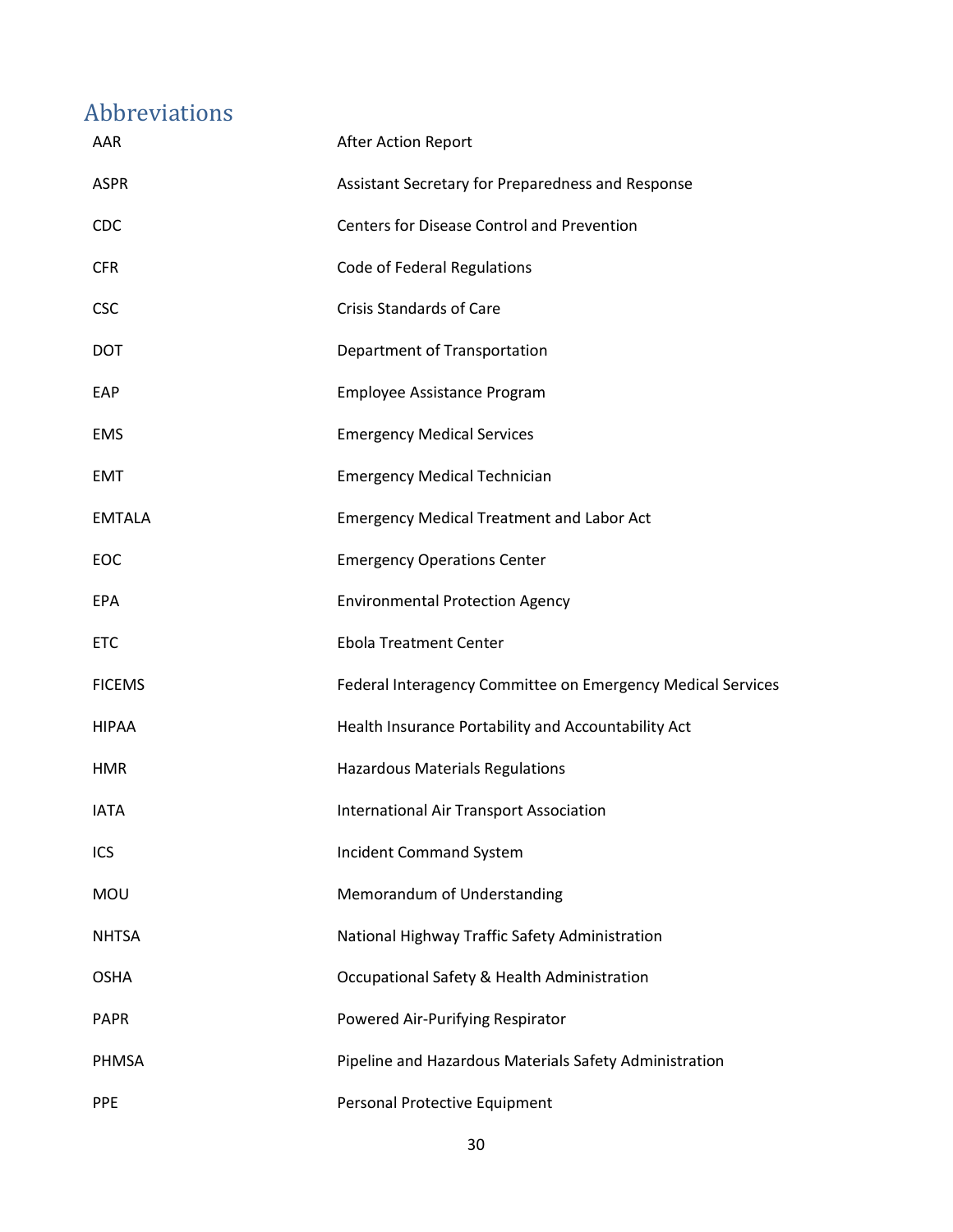| <b>PSAP</b> | <b>Public Safety Answering Point</b> |
|-------------|--------------------------------------|
| PUI         | Person Under Investigation           |
| <b>SOP</b>  | <b>Standard Operating Procedures</b> |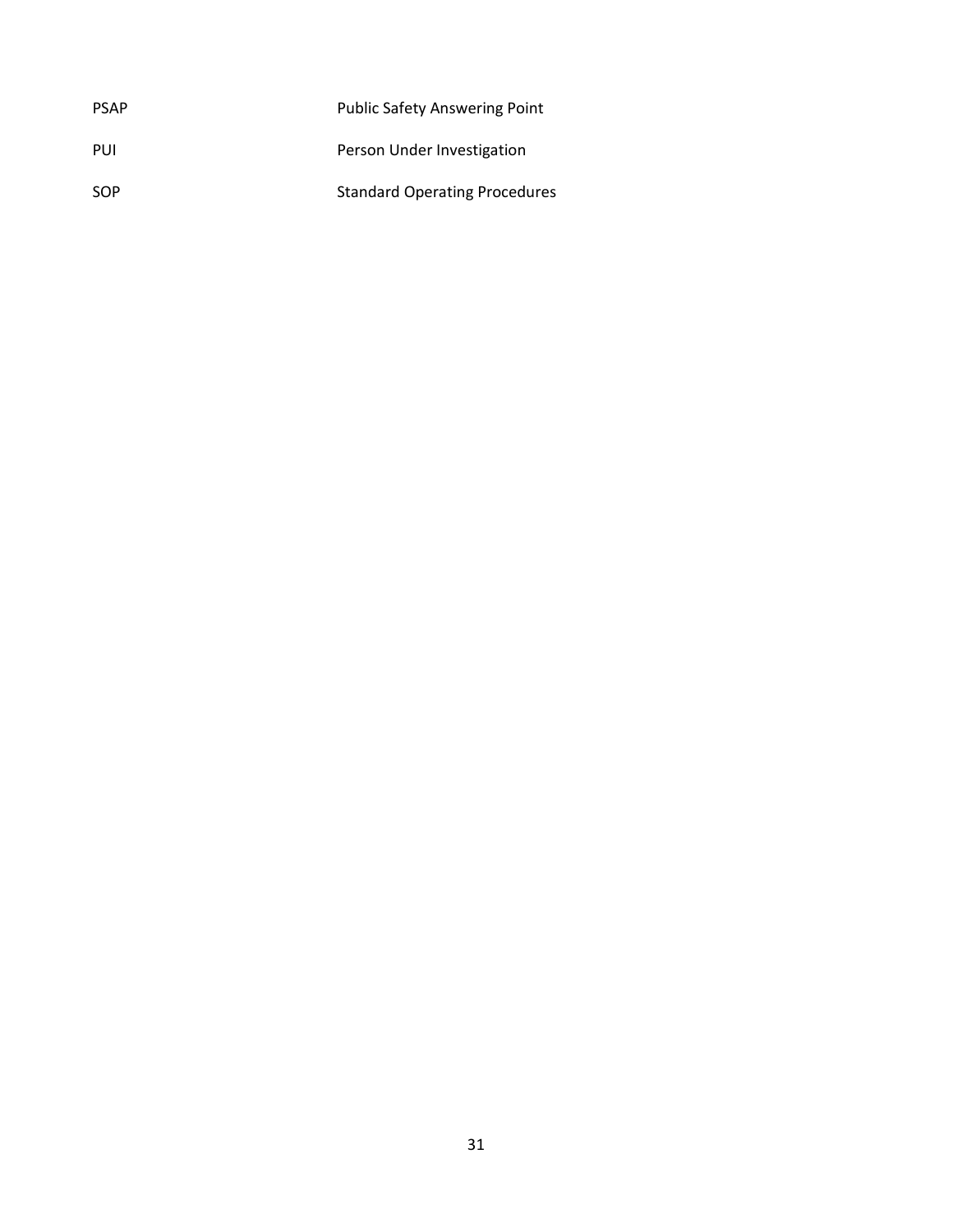## <span id="page-39-0"></span>References

 $\overline{a}$ 

<sup>1</sup> CDC. 2014 Ebola Outbreak in West Africa - Outbreak Distribution Map. [http://www.cdc.gov/vhf/ebola/outbreaks/2014](http://www.cdc.gov/vhf/ebola/outbreaks/2014-west-africa/distribution-map.html) [west-africa/distribution-map.html](http://www.cdc.gov/vhf/ebola/outbreaks/2014-west-africa/distribution-map.html)

<sup>2</sup> CDC. Ebola (Ebola Virus Disease). Transmission.<http://www.cdc.gov/vhf/ebola/transmission/index.html>

<sup>3</sup> CDC. Ebola (Ebola Virus Disease). Signs and Symptoms[. http://www.cdc.gov/vhf/ebola/symptoms/index.html](http://www.cdc.gov/vhf/ebola/symptoms/index.html)

<sup>4</sup> CDC. Case Definition for Ebola Virus Disease (EVD)[. http://www.cdc.gov/vhf/ebola/healthcare-us/evaluating](http://www.cdc.gov/vhf/ebola/healthcare-us/evaluating-patients/case-definition.html)[patients/case-definition.html](http://www.cdc.gov/vhf/ebola/healthcare-us/evaluating-patients/case-definition.html)

<sup>5</sup> CDC. Interim Guidance for U.S. Hospital Preparedness for Patients Under Investigation (PUIs) or with Confirmed Ebola Virus Disease (EVD): A Framework for a Tiered Approach. [http://www.cdc.gov/vhf/ebola/healthcare](http://www.cdc.gov/vhf/ebola/healthcare-us/preparing/hospitals.html)[us/preparing/hospitals.html](http://www.cdc.gov/vhf/ebola/healthcare-us/preparing/hospitals.html)

<sup>6</sup> CDC, ASPR. Ebola Concept of Operations (ConOps) Planning Template. [http://www.cdc.gov/phpr/documents/ebola](http://www.cdc.gov/phpr/documents/ebola-concept-of-operations-planning-template-8-20-2015.pdf)[concept-of-operations-planning-template-8-20-2015.pdf](http://www.cdc.gov/phpr/documents/ebola-concept-of-operations-planning-template-8-20-2015.pdf)

<sup>7</sup> CDC. Ebola (Ebola Virus Disease).<http://www.cdc.gov/vhf/ebola/>

<sup>8</sup> CDC. Guidance on Air Medical Transport (AMT) for Patients with Ebola Virus Disease (EVD).

<http://www.cdc.gov/vhf/ebola/healthcare-us/emergency-services/air-medical-transport.html>

9 FEMA. Handbook for EMS Medical Directors, 2012.

[https://www.usfa.fema.gov/downloads/pdf/publications/handbook\\_for\\_ems\\_medical\\_directors.pdf](https://www.usfa.fema.gov/downloads/pdf/publications/handbook_for_ems_medical_directors.pdf)

<sup>10</sup> American College of Emergency Physicians. Policy Statement: Medical Direction of Emergency Medical Services. <http://www.acep.org/Content.aspx?id=29570>

<sup>11</sup> American College of Emergency Physicians. Policy Resource and Education Paper: Medical Direction of Emergency Medical Services PREP[. http://www.acep.org/Clinical---Practice-Management/Medical-Direction-of-Emergency-Medical-](http://www.acep.org/Clinical---Practice-Management/Medical-Direction-of-Emergency-Medical-Services-PREP/)[Services-PREP/](http://www.acep.org/Clinical---Practice-Management/Medical-Direction-of-Emergency-Medical-Services-PREP/)

<sup>12</sup> National Highway Traffic Safety Administration (NHTSA). Guide For Interfacility Patient Transfer, 2006. <http://www.nhtsa.gov/people/injury/ems/Interfacility/>

<sup>13</sup> CDC. Interim Guidance for Emergency Medical Services (EMS) Systems and 9-1-1 Public Safety Answering Points (PSAPs) for Management of Patients Under Investigation (PUIs) for Ebola Virus Disease (EVD) in the United States.

<http://www.cdc.gov/vhf/ebola/healthcare-us/emergency-services/ems-systems.html>

<sup>14</sup> CDC. Identify, Isolate, Inform: Emergency Medical Services (EMS) Systems and 9-1-1 Public Safety Answering Points (PSAPs) for Management of Patients Who Present with Possible Ebola Virus Disease (Ebola) in the United States. <http://www.cdc.gov/vhf/ebola/pdf/ems-911-patients-with-possible-ebola.pdf>

<sup>15</sup> CDC, ASPR. Detailed Emergency Medical Services (EMS) Checklist for Ebola Preparedness. <http://www.cdc.gov/vhf/ebola/pdf/ems-checklist-ebola-preparedness.pdf>

<sup>16</sup> Emergency Nurses Association, Society of Trauma Nurses, the Emergency Medical Services for Children (EMSC) Program and the EMSC National Resource Center. Interfacility Transfer Tooklit for the Pediatric Patient.

[http://www.emscnrc.org/EMSC\\_Resources/Interfacility\\_Transfer\\_Toolbox.aspx#resources](http://www.emscnrc.org/EMSC_Resources/Interfacility_Transfer_Toolbox.aspx#resources)

<sup>17</sup> CDC. Guidance on Personal Protective Equipment (PPE) To Be Used By Healthcare Workers during Management of Patients with Confirmed Ebola or Persons under Investigation (PUIs) for Ebola who are Clinically Unstable or Have Bleeding, Vomiting, or Diarrhea in U.S. Hospitals, Including Procedures for Donning and Doffing PPE. [http://www.cdc.gov/vhf/ebola/healthcare-us/ppe/guidance.html](http://wwwdev.cdc.gov/vhf/ebola/healthcare-us/ppe/guidance.html)

<sup>18</sup> CDC. For U.S. Healthcare Settings: Donning and Doffing Personal Protective Equipment (PPE) for Evaluating Persons Under Investigation (PUIs) for Ebola Who Are Clinically Stable and Do Not Have Bleeding, Vomiting, or Diarrhea. [http://www.cdc.gov/vhf/ebola/healthcare-us/ppe/guidance-clinically-stable-puis.html](http://wwwdev.cdc.gov/vhf/ebola/healthcare-us/ppe/guidance-clinically-stable-puis.html)

<sup>19</sup> OSHA. Respiratory Protection Standard 29 CFR 1910.134.

[https://www.osha.gov/pls/oshaweb/owadisp.show\\_document?p\\_table=STANDARDS&p\\_id=12716](https://www.osha.gov/pls/oshaweb/owadisp.show_document?p_table=STANDARDS&p_id=12716)

<sup>20</sup> CDC. Ebola-Associated Waste Management[. http://www.cdc.gov/vhf/ebola/healthcare-us/cleaning/waste](http://www.cdc.gov/vhf/ebola/healthcare-us/cleaning/waste-management.html)[management.html](http://www.cdc.gov/vhf/ebola/healthcare-us/cleaning/waste-management.html)

<sup>21</sup> DOT. Transporting Infectious Substances Safely.

[http://www.phmsa.dot.gov/pv\\_obj\\_cache/pv\\_obj\\_id\\_54AC1BCBF0DFBE298024C4C700569893C2582700/filename/Transpo](http://www.phmsa.dot.gov/pv_obj_cache/pv_obj_id_54AC1BCBF0DFBE298024C4C700569893C2582700/filename/Transporting_Infectious_Substances_brochure.pdf) [rting\\_Infectious\\_Substances\\_brochure.pdf](http://www.phmsa.dot.gov/pv_obj_cache/pv_obj_id_54AC1BCBF0DFBE298024C4C700569893C2582700/filename/Transporting_Infectious_Substances_brochure.pdf)

<sup>22</sup> CDC. Interim U.S. Guidance for Monitoring and Movement of Persons with Potential Ebola Virus Exposure. <http://www.cdc.gov/vhf/ebola/exposure/monitoring-and-movement-of-persons-with-exposure.html>